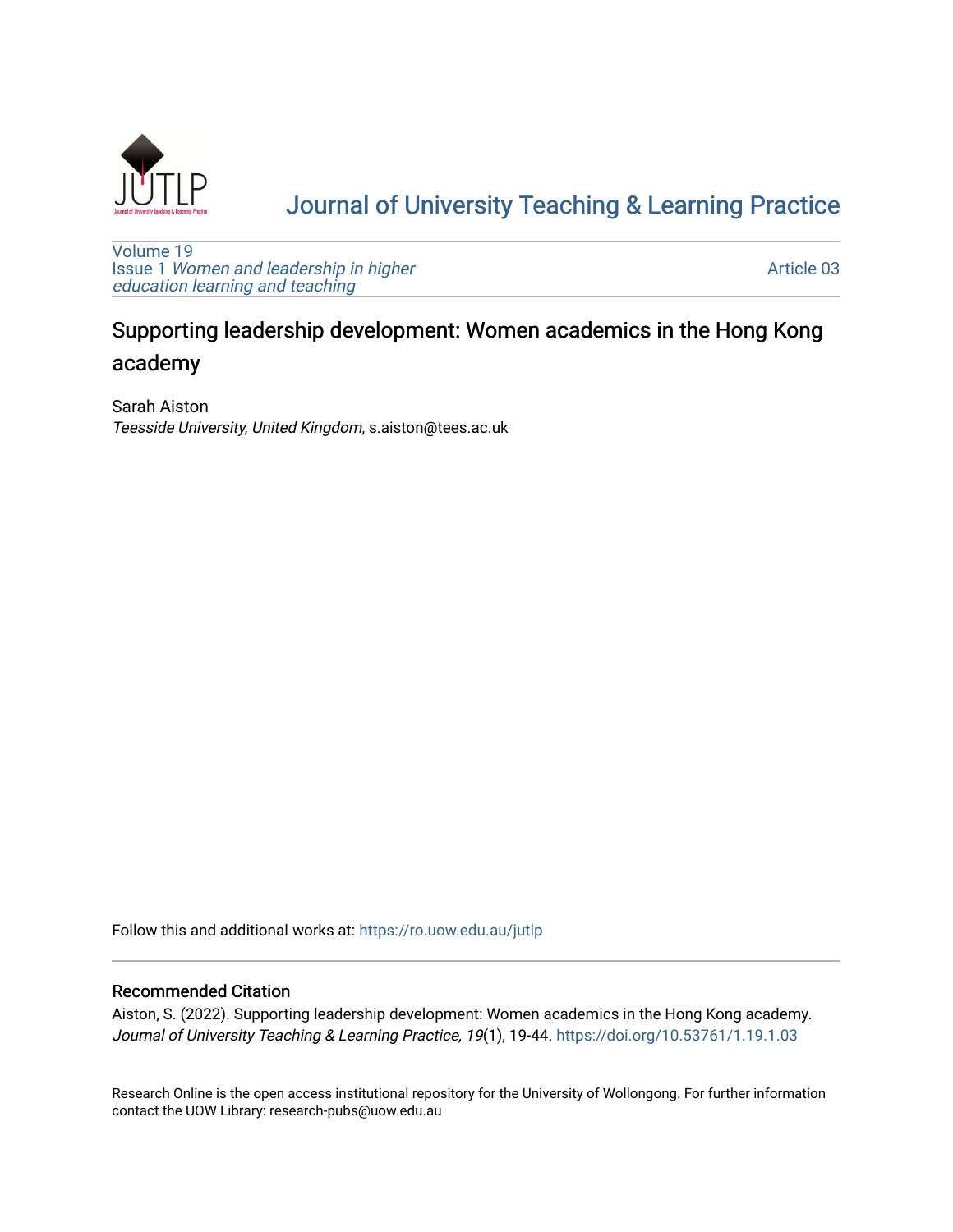# Supporting leadership development: Women academics in the Hong Kong academy

## **Abstract**

This quantitative and qualitative study explores the leadership challenges for women academics in the Hong Kong academy. It is informed by the theoretical lens of intersectionality and Mohanty's feminism, which seeks to give a voice to women in different nations and regions. Findings show that the majority of women did not feel supported to enter a leadership role and that the perceived barriers to doing so differed between women academics and senior male leaders. Academic women are negotiating several identities, the most pertinent of which relates to being Chinese or non-Chinese, in addition to age, length of time in the profession, and rank. Power and patriarchy were identified as the most influential factors limiting women's potential. Practice-based interventions that developmentally start with what women want are discussed. Key messages from the research are the need for a level of consciousness-raising, and the education of men, in relation to the barriers academic women face, along with widespread support for the development of a sector-wide women academics' leadership programme.

## Practitioner Notes

- 1. Familiarity with the extensive research evidence that relates to the barriers and enablers to women academics becoming leaders in higher education by senior leaders will better support policy interventions. A research-informed approach to gender equity by senior leaders would provide a more effective framework to promote organizational culture change.
- 2. There is a strong appetite amongst women academics in Hong Kong to attend a sectorwide women's academic leadership programme. The development of such a programme could be taken forward by the President's committee, in conjunction with the University Grants Committee.

## Keywords

women academics, leadership development, Hong Kong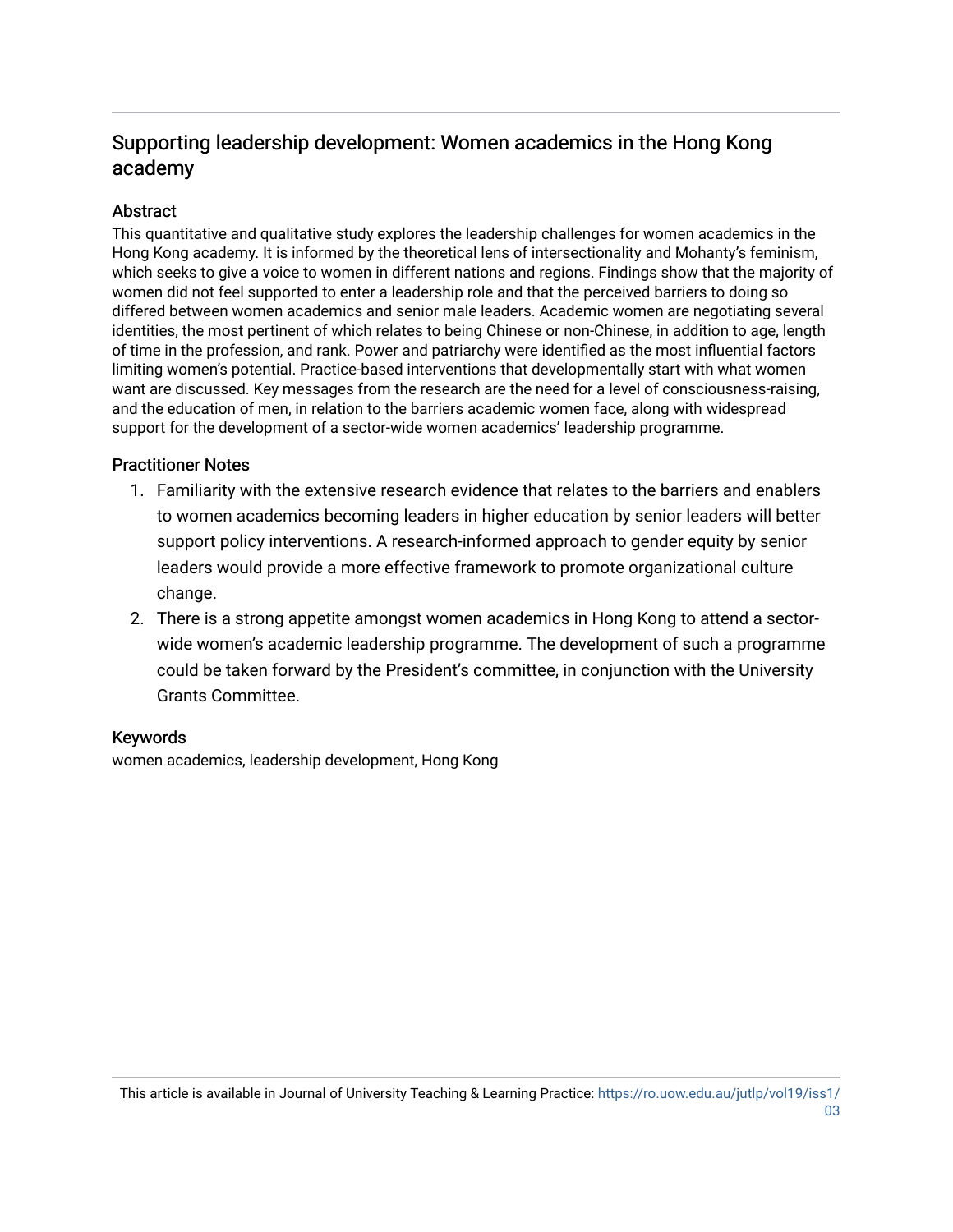## **Introduction**

The underrepresentation of women as academic leaders is a well-documented global phenomenon. Extensive research shows women 'fail' to move through academic hierarchies and reach the most senior leadership positions (Morley, 2014; Drew and Canavan, 2021). How and why the gender leadership gap remains is complex, with research indicating numerous factors that contribute to this enduring social justice problem. These factors include stereotyping and unconscious bias (Eriksson-Zetterquist and Styhre, 2008; Bailyn, 2003), resulting in women undertaking different, less prestigious roles (Ropes-Huilman, 2000; Turner, 2002; Schein, 2007); and a greater involvement in teaching, student welfare and academic 'housekeeping' (Acker and Feuerverger, 1996; Aiston and Jung, 2015; Magoqwana et. al., 2020, Subbaye and Vithal, 2017), rather than research which is predominantly privileged and rewarded in the academy (Macfarlane, 2012; Baker, 2012, Fitzgerald, 2014). The neoliberal academy is positioned as one in which faculty are penalized for doing anything other than research (Breslin, 2021), with Vice-Chancellors' career trajectories to senior leadership predicated upon their being 'top' researchers (Breakwell and Tytherleigh, 2008). Women academics are excluded from elite (male) groups and important networks (Elg and Jonnergard, 2009; Kjeldal et al., 2006; Bagihole, 2007) and the organizational cultures of the academy are seen as both reproducing and privileging masculine practices and norms (Husu and Morley, 2000; Thomas and Davies, 2002; Bailyn, 2003; Harley, 2003; Ozkanli et al., 2009), with leadership implicitly constructed as male (Madera, Hebl and Martin, 2009; Fitzgerald, 2014).

The purpose of this article is to explore leadership challenges for women within the Hong Kong academy, paying particular attention to the intersection of gender, ethnicity, culture and age. In addition, the article will consider practice-based implications, particularly the development of women's leadership programmes. This research contributes to, and extends, work within this context (Aiston, 2014; Aiston and Yang, 2017; Aiston, Fo and Law, 2020; Aiston and Fo, 2021; Yip, Xiao and Fay, 2020, Ruan, 2020). With a 'foot in two cultures', Hong Kong culturally has more of an affinity with China than the West, however, Hong Kong's higher education sector has had great similarity with those in the West, with many academics having been trained in the West (Postiglione and Wang, 2009). The region also has a strong higher education sector, relative to its size; four out the eight University Grant Committee (UGC) funded institutions are ranked in the 'top 100' universities (THE World University Rankings, 2022).

## **Theoretical framing**

This research is theoretically informed by Mohanty's work (1998, 2003) which urges us to challenge the notion of using Western experience as the reference point for all experience and to give a voice to counter-hegemonic, competing and non-Western perspectives. Mohanty's feminism is embedded in 'local' experience and complexity, with a commitment to understand the nuanced experiences of women in different nations and regions (Greenalaugh-Spencer, 2017). Similarly, this research is foregrounded by a commitment to looking beyond the Western academy and contributes to scholarship that seeks to understand the experience of women academics beyond the Western world.

Intersectionality is also an important theoretical aspect of this research, recognising the limitations of focusing solely on both singular forms of disadvantage (e.g., single axis analysis; Crenshaw, 1989) and conventional forms of disadvantage (Macfarlane and Jefferson, 2020). Intersectionality is used to analyse how the Hong Kong higher education system and institutions include, exclude and are experienced by women academics in ways that produce advantage and disadvantage.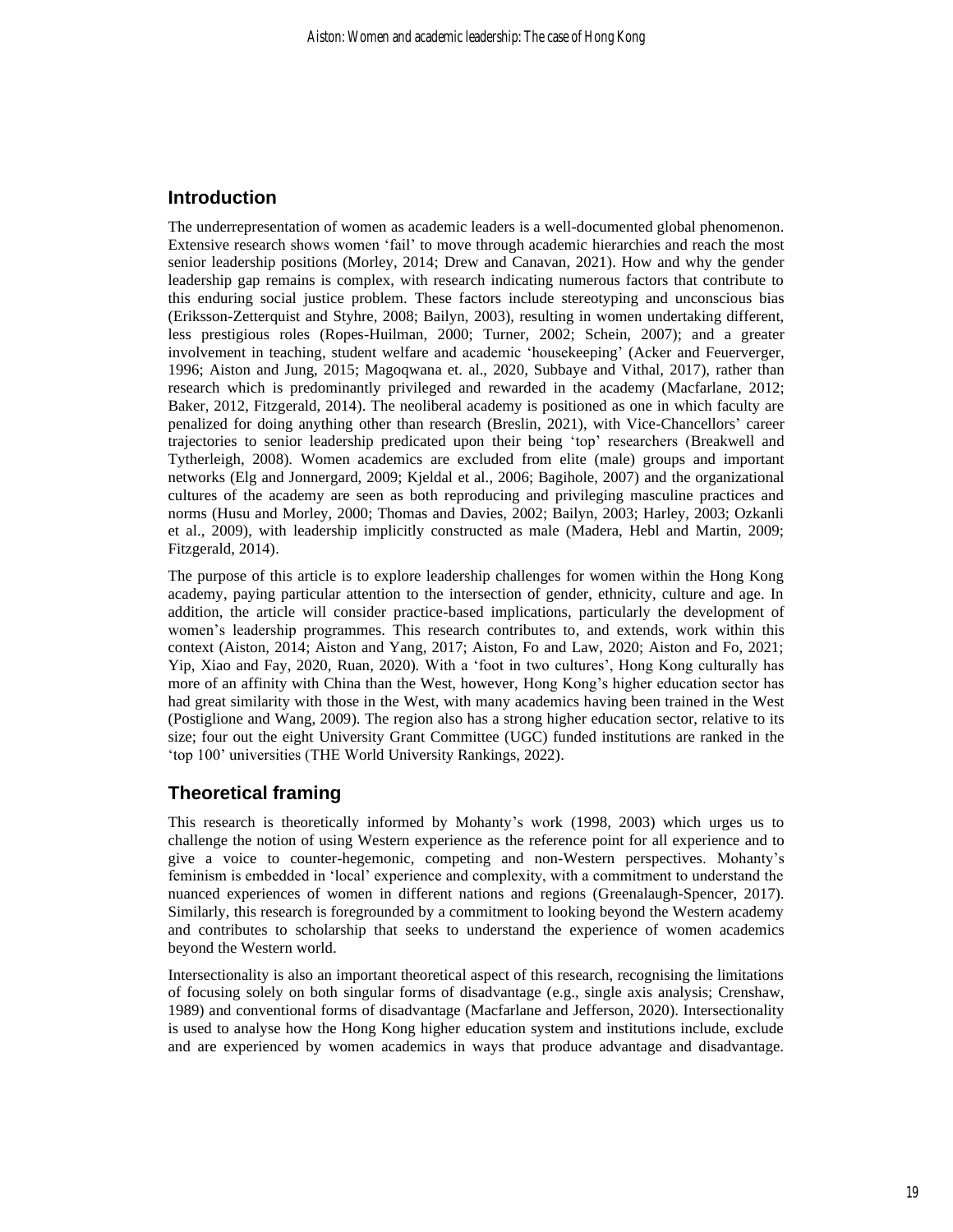Nichol and Stahl's systematic literature review on intersectionality in higher education research (2019), asks what vectors of identity are included, and what intersections are made available to the researcher's gaze. This issue of where the emphasis lies is an analytical consideration. For example, class might provide the 'entry point' to an analysis of gender and racialized class practices (see Acker, 2006) or *alternatively* race could be foregrounded within an analysis (see Preston and Bhopal, 2012). As was the case with the majority of higher education research explicitly adopting intersectionality in Nichols and Stahl's (2019) review, this research adopted gender as the primary 'identity vector', with which other dimensions of difference were combined, including ethnicity. Nichols and Stahl's (2019) review found few instances where intersectional analysis had included age, family responsibilities and place-based identities (e.g. country of origin). This research includes those identities, in addition to also exploring to what extent disciplinary identity shapes experience. The literature review also noted that studies that emphasise how gender and ethnicity intersect mainly look at the experiences of minority groups in Western higher education contexts. This paper makes an important contribution to the field by analysing the experience of non-Asian women, as the minority group, in an Asian context, and how gender intersects with 'foreignness' in considering the experiences of women scholars working across geographic boundaries (Strauβ and Boncori, 2020).

## **Research method**

Hearing the views of Hong Kong women academics themselves is central to understanding the 'absence' of women in the most senior leadership roles in the Hong Kong higher education sector. An online questionnaire, grounded in the research literature, was developed and piloted. The sampling frame was women academics across the 8 UGC-funded universities – University of Hong Kong, Chinese University of Hong Kong, Hong Kong University of Science and Technology, Lingnan University, Baptist University Hong Kong, Hong Kong Polytechnic, Hong Kong City University and the Education University of Hong Kong. Each of the Presidents were asked if an email informing staff of the online survey could be sent out in their institution's bulk mail. Not all of the Presidents agreed and in these cases, and also where it became clear that female faculty in particular institutions were not aware of the survey, women academics were contacted directly with details of the online survey. The survey was carried out in Autumn 2015. In total 437 responses were received from the online survey. Of this number, 361 were valid responses (25% response rate). The valid responses form the basis of analysis.

Section 1 of the survey sought personal information about the respondents (see Appendix 1). Section 2 of the survey focused on higher education leadership. Respondents were asked to reflect on the barriers and enablers to support women academics in becoming leaders. Importantly, the barriers were considered at the level of the institution/profession and also culturally. The survey contained a series of closed and open questions. The closed questions were Likert scale and non-Likert scale questions. The Likert scale used in the survey was as follows:

| Not at all | To some extent | Very much so |
|------------|----------------|--------------|
|            |                |              |

On analysis, Likert-scale questions with a median of 3 or above were 94%. Respondents who chose 'to some extent' (3) might, however, have interpreted this as a middle point on the 5-point scale, hence representing a 'neutral' option. A conservative approach was therefore taken in this part of the analysis; only choices of '4' or '5' were counted as explicit positive responses on the item. This approach to the analysis and presentation of the Likert-scale questions can be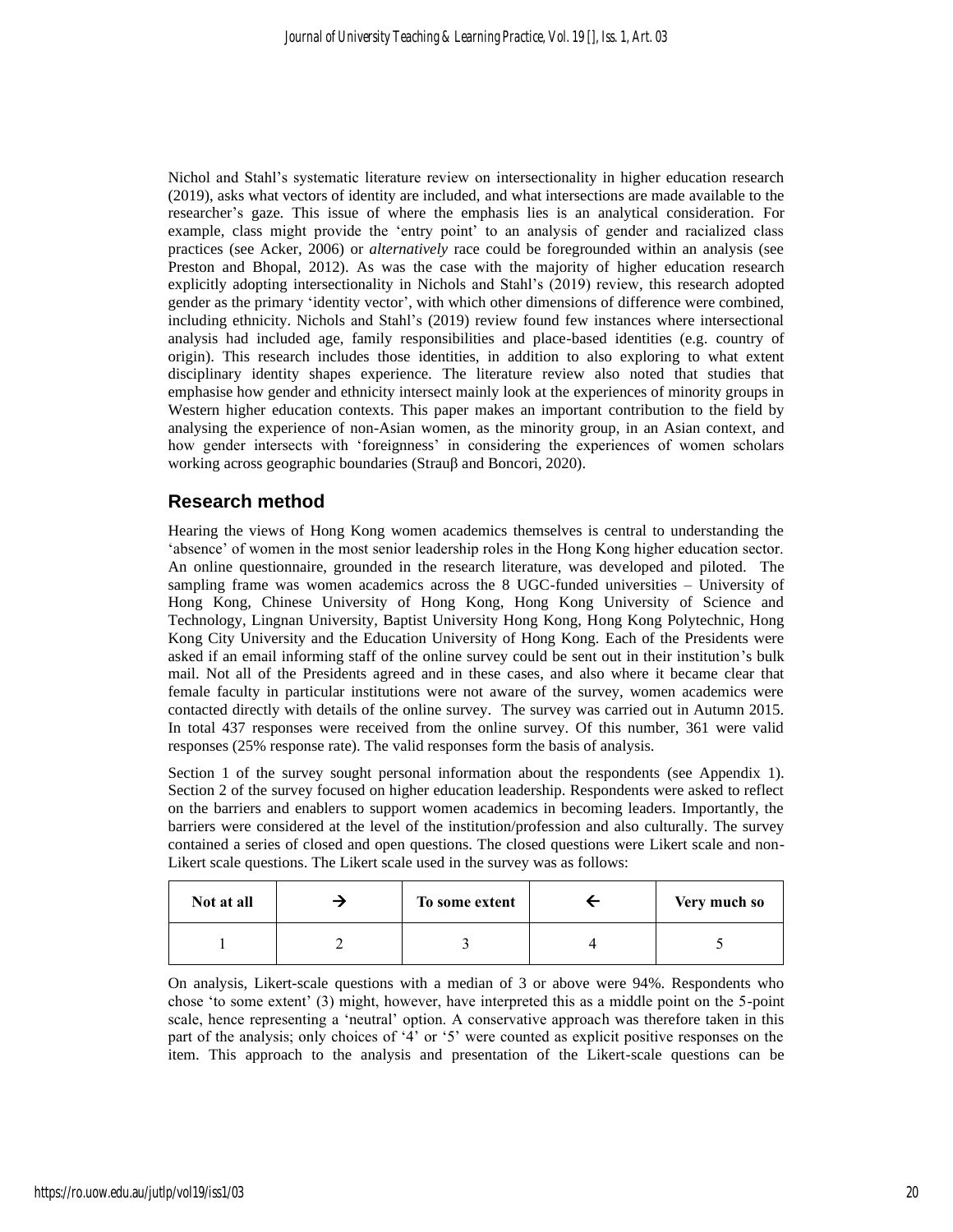interpreted as the majority of the respondents agreeing, or highly agreeing, with the item.

Following the descriptive statistical analysis, ANOVA was used to determine statistically significant associations between the independent variables (personal background data: Q.2-14) and the dependent variables (opinions expressed by the respondents in the likert and non-likert scale questions: Q. 15-28). Where the ANOVA analysis indicated statistically significant (p-value  $\lt$ 0.05) difference between three or more independent groups, then post-hoc ANOVA testing was carried out to determine in which group(s) there was a difference in the means (pairwise comparisons).

The survey also provided respondents with the opportunity to express their views qualitatively, particularly in the 'others' free response section at the end of the Likert-scale closed questions and the questions relating to the Asian cultural context. Thematic analysis was carried out on the qualitative survey data adopting a three-stage coding approach (Coffey & Atkinson, 1996). First, basic coding was carried out. Second, attention was given to the content of what was said, to generate themes to reflect the language interviewees used. Third, abstraction from what the interviewees had said took place to aid the creation of broad analytic themes.

In addition to seeking the views of the target audience of a women's leadership development programme, the views of the Presidents/Vice-Chancellors of the 8 UGC-funded Hong Kong universities and two further senior, male leaders in the sector were sought. Five Presidents/Vice-Chancellors agreed to be interviewed, making a total of 7 interviewees. This aspect of the research provided an opportunity to explore a potentially multifaceted perspective of the 'definition of the situation':

"We find a definition-of-the situation approach to be helpful in framing the contradictory ways in which female and male faculty members…describe the problems faced by women academics. We see real consequences…when their male colleagues fail to understand the complexities and challenges of women's lives, given men's disproportionate power and influence in shaping institutional norms and policies" (Rhoads and Gu, 2011, p. 738).

A semi-structured interview approach was taken to explore the leaders' perceptions of the enablers and barriers to women's entry to academic leadership. The interviews were fully transcribed, the transcripts anonymised and the anonymity of the interviewees protected in the reporting of the data. Thematic analysis was undertaken (Coffey and Atkinson, 1996) and attention paid to what extent there was an alignment in how female faculty and senior male leaders conceptualised issues. Ethics approval for the survey and interviews was given by the Research Ethics Committee, University of Hong Kong (reference: EA1509044).

## **Leadership challenges**

Respondents were asked if they felt supported/encouraged to consider, or enter, a leadership role within their institution. Table 1 shows that two-thirds of respondents did not feel supported.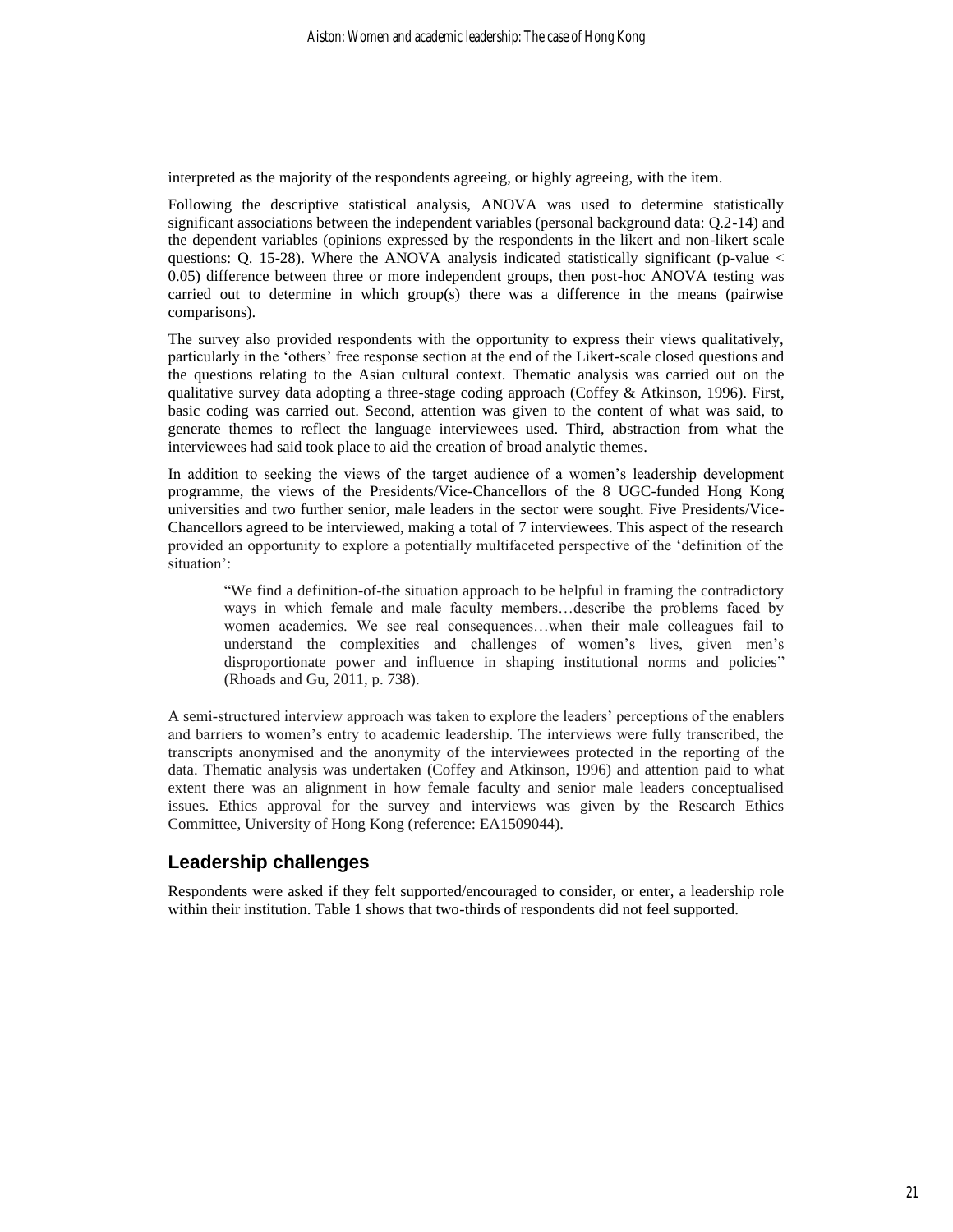Do you feel supported/encouraged to enter a leadership role?

| <b>Answer</b>  | Frequency | <b>Percent</b> |
|----------------|-----------|----------------|
| Yes            | 120       | 34.1           |
| N <sub>0</sub> | 232       | 65.9           |
| Total          | 352       | 100.0          |

This finding mirrors previous research (Morley, 2006). 180 (51% of) respondents went on to explain their answer qualitatively. The higher education profession is conceived as maledominated, with the equation of leadership = male. Whilst being male was the unifying variable to 'fitting' the leadership profile, other important intersecting variables were identified, differences which most likely are attributable to different institutional staff compositions. This included not being 'local' and also being 'local' and not having one's intellectual input valued, not being Caucasian and not being Chinese. The following quotation indicates how the intersection of gender, ethnicity and disciplinary expertise can coalesce to exclude entry to leadership:

*… it is extremely unlikely that I will be able to move beyond department leadership at this institution, as it is heavily male (Chinese) dominated. I'm female, do not speak Putonghua or Cantonese, and in the Faculty of Arts. Three strikes against me despite my proven ability in leadership.* 

Another respondent commented how local Hong Kong women academics are seen as more 'caring' and that this perception, in combination with being bilingual, results in heavier workloads at the expense of pursuing a leadership trajectory.

Respondents articulated a lack of support and professional development opportunities and a lack of transparency in selection processes. The 'glass ceiling' and being 'overlooked' were further impediments to women's entry to senior leadership roles; specifically that 'middle' management and second in command was as far as they might be 'allowed' to go. What was striking was the level of awareness that respondents articulated in reference to being allocated work that was not beneficial to promotion and leadership roles. These tasks were conceptualised as nurturing/caring roles (Ropes-Huilman, 2000); 'thankless work' such as committee work – without titles, recognition or decision-making - and large-scale introductory teaching. Male colleagues being allocated more favourable workloads was also raised (Kjeldal, et. al., 2006). In addition, there was the recognition that leadership is given according to rank, and given the underrepresentation of women as full professors, gender was identified as an issue.

The silence/ing of academic women was a further aspect that stood out as advancing our understanding of the barriers academic women face (Aiston and Fo, 2021). Respondents noted the ways in which their suggestions were ignored, and opportunities to express an opinion denied. Keeping quiet was seen as strategically the best way to potentially secure their career advancement, particularly for junior and untenured women academics. Respondents referred to keeping their 'mouth shut', biting their tongue, lying 'low' and not challenging the status quo. This strategic approach was to avoid being cast as 'troublemakers'. Powerful women were recognized as being the antithesis to gendered norms in relation to conceptions of femininity; 'culture tells her that men abandon women who speak too loudly, or who are too present' (Griffin, quoted in Luke, 1994, p. 218):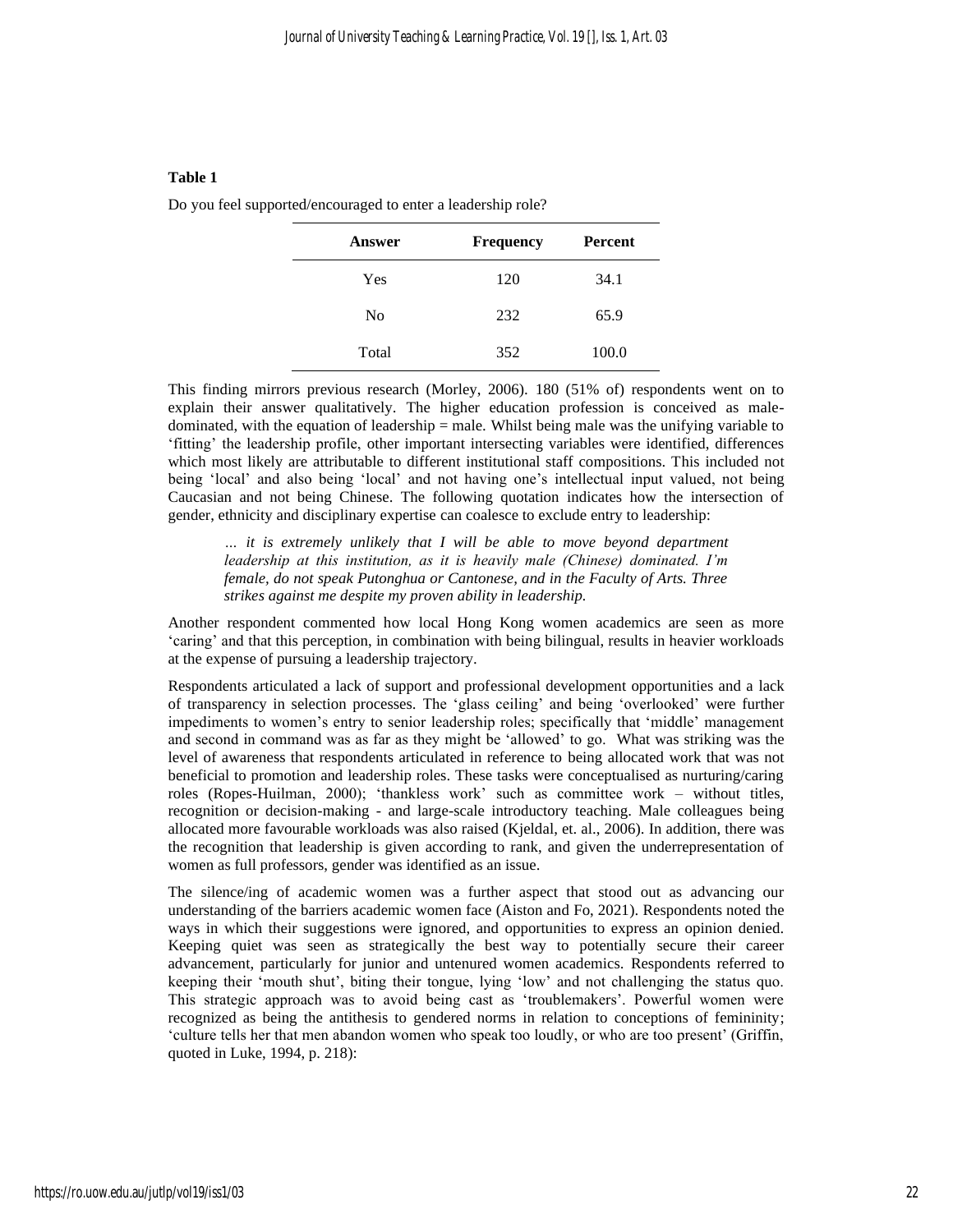*I'm pretty outspoken but am worried about speaking out sometimes because I know it might be held against me. I often have to play dumb and 'feminine' to get along and have to be careful that men's egos aren't hurt.* 

The intersection of gender, ethnicity, culture and place was also evident;

*… the way to survive as a non-local female staff is to be agreeable'; HATE THE ASIAN FEMALE EXPECTATION (NOT SUPPOSED TO STAND OUT)* 

*… having worked in the UK and HK as an academic, I notice that in meetings my fellow women colleagues who are from Asia are much less likely to speak up. In fact, this became very apparent to me when I realised I seemed to be the only woman talking at a Faculty Research Committee meeting. I thought to myself 'oh should I shut-up?, will they be thinking here goes this gwelio woman again'. Then I analyse if I should mediate my behaviour? Do I need to adopt a different approach, a 'seemingly' different attitude, to achieve the same outcome?*

Respondents were then surveyed on specific items concerning the challenges women academics face in entering leadership roles (Table 2 and Table 3).

#### **Table 2**

*What barriers do women academics face in becoming higher education leaders?* 

| Q20                | What barriers do you think women academics                                  | <b>Mean score</b> | Percent         |
|--------------------|-----------------------------------------------------------------------------|-------------------|-----------------|
|                    | face in becoming leaders in higher education?                               |                   | (Median=4 or 5) |
| $20-1$             | Difficulties in balancing family and domestic responsibilities with<br>work | 3.97              | 64.6            |
| $20_{2}$           | Not reaching the position of full Professor                                 | 3.76              | 62.6            |
| $20_3$             | Gender stereotypes (e.g., leadership associated with men)                   | 3.70              | 61.0            |
| 20 4               | Gender bias (e.g., men chosen rather than women)                            | 3.68              | 58.4            |
| $20\_5$            | Heavy teaching and administrative responsibilities                          | 3.78              | 61.9            |
| $20\_6$            | Lack of time to build their research profile                                | 3.67              | 58.2            |
| $20_{.8}$          | Lack of mentorship                                                          | 3.52              | 53.1            |
| 20 9               | Lack of women role models                                                   | 3.52              | 54.8            |
| $20 - 10$          | Lack of a critical mass of women                                            | 3.57              | 57.2            |
| $20$ <sup>11</sup> | Lack of transparency in the selection process                               | 3.80              | 64.3            |
| $20$ <sup>12</sup> | Lack of development opportunities                                           | 3.63              | 57.6            |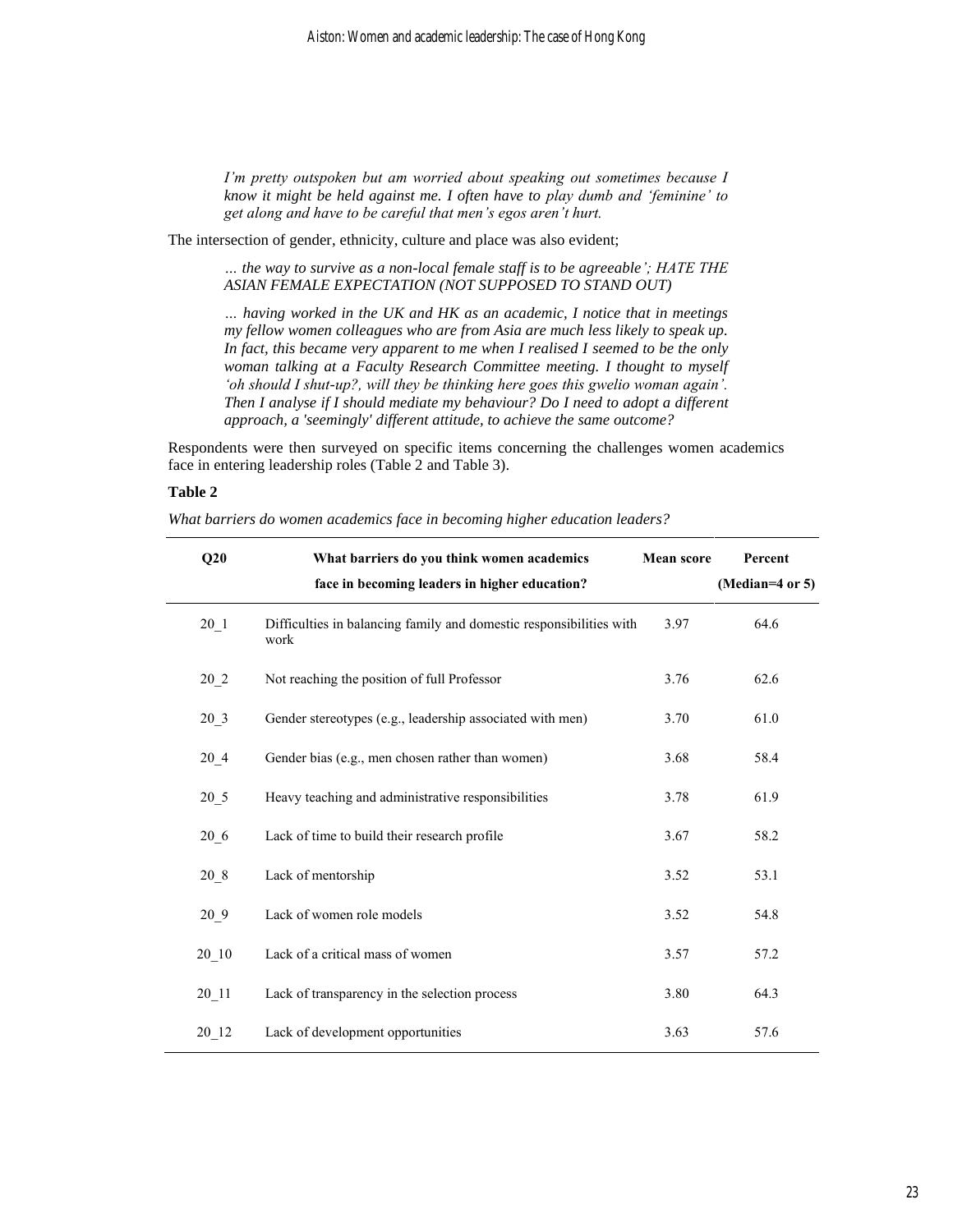Summary of mean scores for what barriers women academics face in becoming higher education leaders (Q. 20)

| Mean   | 3.66 |
|--------|------|
| Count  | 342  |
| Median |      |

The only item that the majority of respondents did not have a positive response to was the item 'exclusion from male in-groups/networks'. The post-hoc ANOVA analysis revealed some interesting insights. Married respondents, respondents with children, and untenured member of staff (on tenure track) were more positive on the item 'difficulties in balancing family and work' than single respondents, respondents with no children, and tenured staff. Married women, respondents on the tenure track, and women who identified themselves as not originally from Hong Kong or Mainland China were more positive on the item 'not reaching full Professor' than single women, tenured staff, or those originally from China. Women academics not originally from Hong Kong or Mainland China and who identified themselves as ethnically white were also more positive than women from China both originally and ethnically on a number of items: gender stereotypes, gender bias, lack of women roles models, mentorship and a critical mass of women, lack of transparency in the selection process and lack of development opportunities (See Appendix 2 for an example of ANOVA analysis relating to women not originally from Mainland China or Hong Kong).

#### *A multifaceted perspective: the views of executive male leaders*

The Presidents and other senior leaders in the Hong Kong higher education sector were also asked to reflect on what they saw as the barriers women academics might face in reaching senior leadership roles. As noted in the data collection and analysis section, one of the aims of the research was to provide a multifaceted perspective of the 'definition of the situation', that is to explore to what extent there is alignment in how female faculty and senior, executive male leaders conceptualise the issue.

Family was articulated as a barrier to women entering the most senior leadership roles. The reasons for this, however, did differ amongst the interviewees. For one interviewee, women were regarded as more likely to want to spend time at home:

*Female, a lot of, not all, but some female give us the impression…that they sometimes want to spend more time at home and not the career. Male are more egotistic, career-driven, they are less of, I'm stereotyping, I don't know is true or not, but if you look at the statistics and pretty much I think it could be true that male are career-driven rather than home-caring and so on.*

Interestingly, when survey respondents were asked, why would you be reluctant to become a leader, work/life balance was not an item the majority of respondents agreed or strongly agreed was a significant factor. The notion that women might not be as career-focused was articulated by another interviewee, whilst another reflected 'are women faculty members less ambitious or less prepared to be considered, or more worry to failure, less prepared to take a risk?' According to another interviewee, women with children were not able to dedicate the same amount of time to their careers, particularly research.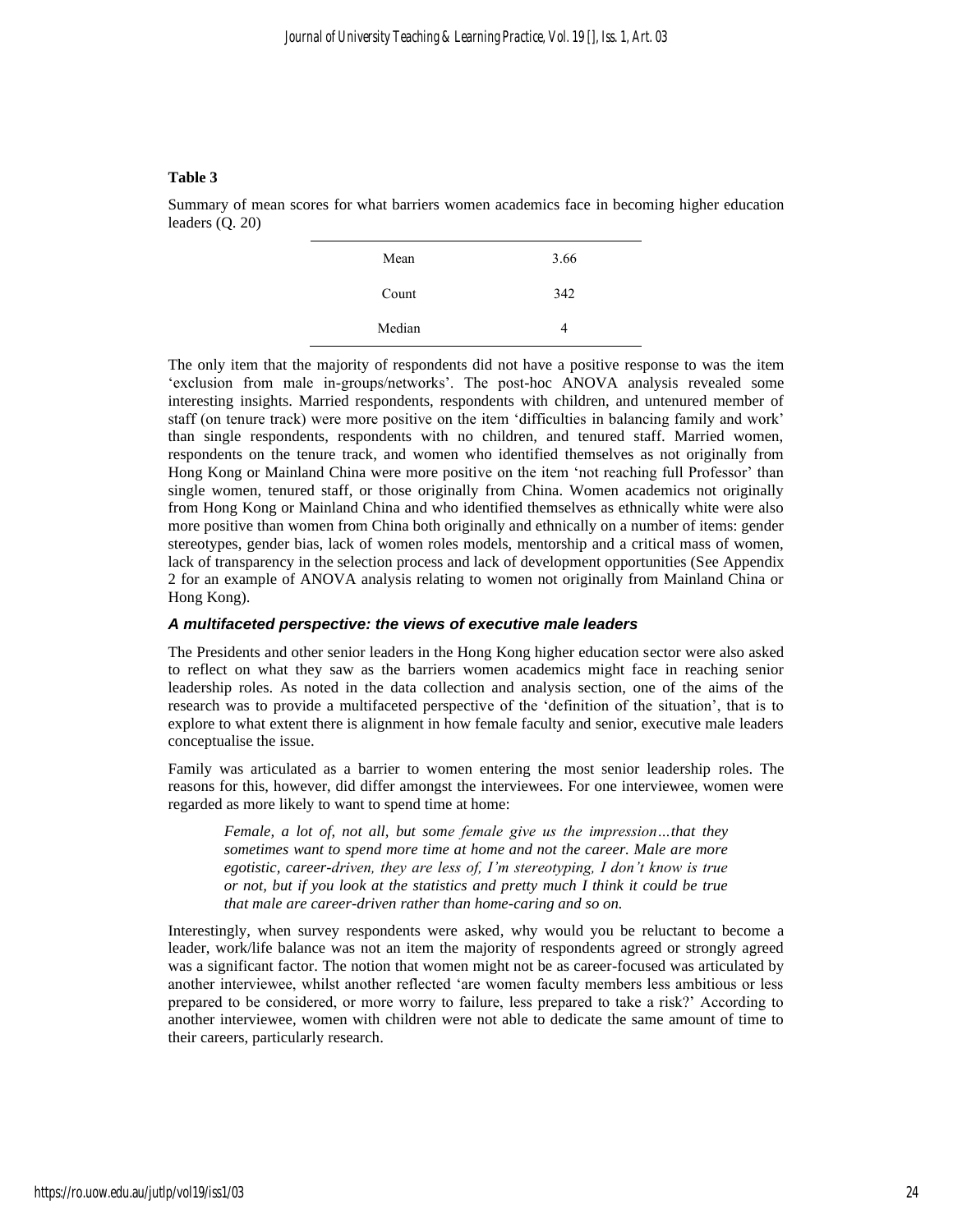*Fewer women role models and women potentially 'feeling' that it is a man's world were also highlighted as barriers. Only one of the interviewees suggested gender bias had a role to play in women not reaching senior positions:*

*I suspect that there is this phenomenon of people appointing in their own image and I think in universities at the moment certainly in Hong Kong, a lot of selection processes are run by men.* 

In contrast to the views of the above respondent, what was evident was a belief in the concept of a meritocracy and a lack of understanding of the role of unconscious bias, as the following quotation illustrates:

*I don't think, honestly, do not think the leadership in academia has…so many discrimination against women in taking the top jobs. I mean I Chair a number of committees, promotions and substantiations…I don't think any decision bodies would say "oh, this job we want a man to do it". I don't think this is the case alright. We tend to find the most qualified and most suitable person for the jobs.* 

When the above interviewee was asked directly about unconscious bias there was acknowledgment that unconscious bias 'may' happen, but the implication followed that there is a lack of qualified women candidates: '…but the foot side of a coin is…we have a job…that requires 1, 2, 3,…5, you know, virtues or requirements.' The following exchange with another interviewee further illustrates the lack of awareness of unconscious bias in decision-making processes:

Interviewer: So do you accept the need to do something to deal with this? (*the underrepresentation of women in senior leadership roles*)

*Interviewee: Well, I think…number one, I think in terms of our promotion system…I mean gender is not a consideration…*

*Interviewer: And in terms of saying that the promotion system is not an issue, what do you mean by that?* 

*Interviewee: No, I'm not saying it's not an issue. I say when colleagues are considered, gender is not a factor. It's mainly about performance in teaching and research and service. Yes, and so our criteria are written in a such a way is really…unrelated to gender.* 

The Presidents and senior leaders largely attributed the barriers to women academics reaching senior leadership roles, to circumstances that could be considered as beyond the control of the university, namely, a focus on the individual and their life choices and wider cultural issues (discussed further below). In this regard, there is a lack of alignment with the range of factors that the respondents to the survey agreed or highly agreed with.

#### *Asian culture*

Respondents to the survey and interviewees were explicitly asked to reflect on to what extent Asian culture might serve as a barrier to women academics entering senior leadership roles. The premise for this line of questioning was research which suggests that traditional Asian culture promotes a particular concept of femininity, including a premium on a woman's roles as wife, mother and homemaker, not been seen as more successful than their husband, and their public conduct as subdued, quiet and withdrawn (Luke, 1998; 2000).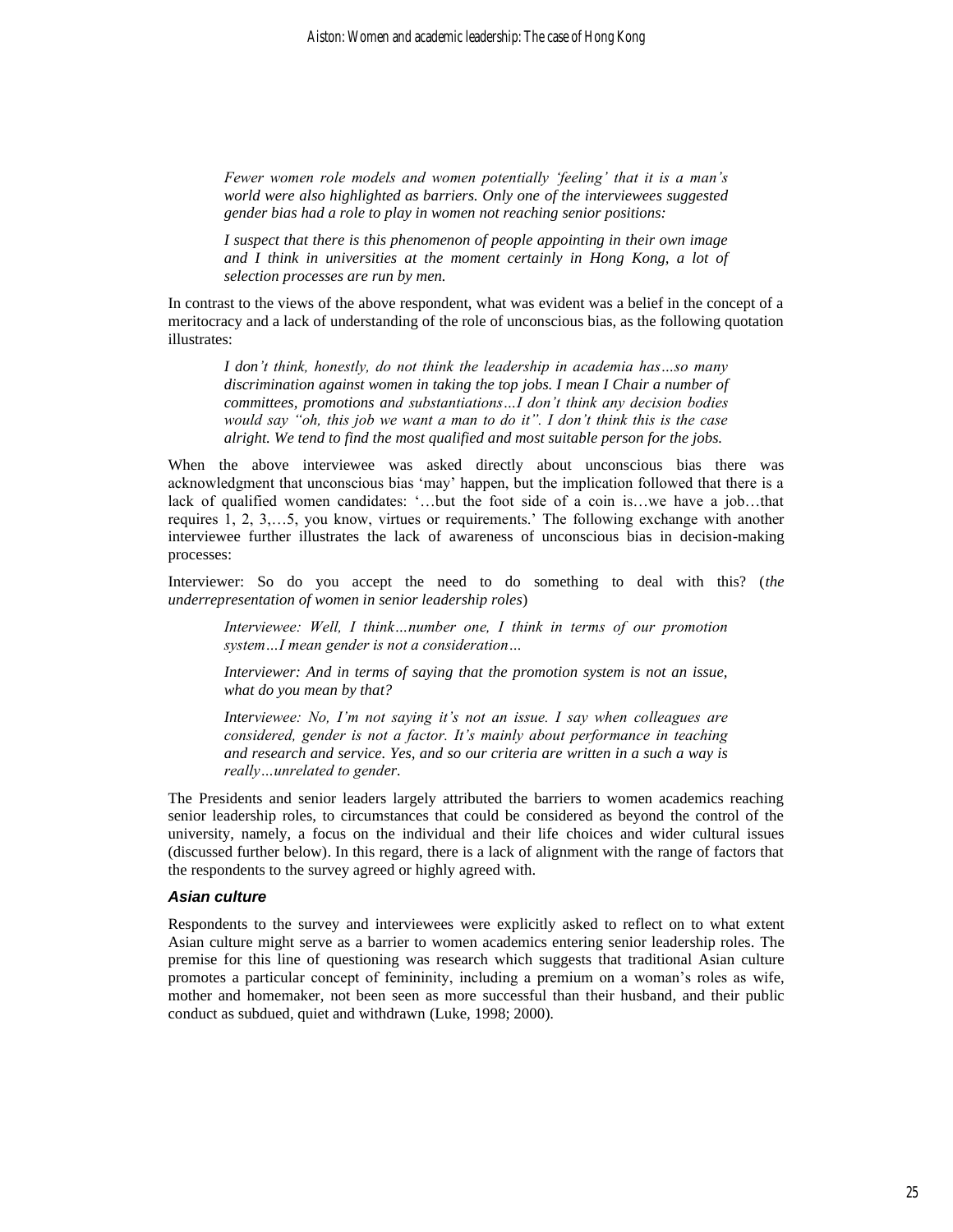The presidents and other senior leaders indicated that Asian/Chinese culture might influence how women might be expected to prioritise their roles and they should not be seen to 'outshine' their husbands (although for one interviewee this was not an issue confined to Asian culture). Asian culture was positioned as more male-dominated, but with the caveat that traditional views of femininity were more likely to be held by the older generation and that 'strong' women were visible in key positions in government and the corporate sector in Hong Kong.

Respondents to the survey held mixed opinions. For some, the stigma of being more successful than your partner and the expectation that women prioritise family was not an Asian issue; 'this is a misogynist belief worldwide'. Other factors, including systemic problems in the profession, were articulated as playing a greater role in preventing women from entering senior leadership. Other respondents, however, whilst acknowledging generational changes in attitudes, were more reticent; 'being an Assistant Professor already sounds "honourable" enough; 'traditional cultural values are still held strongly'. The discourse of women with PhDs as a 'third sex', prevalent in Mainland China, was also referred to. This discourse cautions women against becoming *too*  educated in order that they do not jeopardise their marriage prospects (Aiston, 2016). Interestingly, comments were made in relation to not overstating the role of Asian culture:

*… culture can overstate the problem – isn't the issue patriarchy more broadly?*

*Whilst traditions always linger, we need to be careful not to be victimised by tradition beyond its due influence. Talking and stressing its influence may ironically create an additional dose of influence and work against our transcendence of the traditional.*

Relatedly, the respondents were keen to emphasise women's agency, irrespective of cultural expectations. There were references to women questioning and overcoming stereotypes, defying 'social structures':

*I do not want to overemphasise the deterministic power of these social norms and social structures; I believe in the agency of women to change things.*

### **Leadership enablers**

Women academics were asked to consider what they thought would enable/support women to become leaders in higher education. Tables 4 and 5 show that the majority of respondents give positive responses on all but one of the items – that item being the introduction of quotas. The post-hoc ANOVA analysis indicated that respondents aged 30-39 were more positive on the item university nursery provision than respondents aged 50-59, and that untenured faculty (on the tenure-track) were also more positive on this item than tenured respondents. Married respondents and respondents with children were more positive on the item family-friendly policies than single respondents and respondents with no children. Untenured respondents (on the tenure-track) were also more positive on the items family-friendly policies and flexible working than those tenured respondents.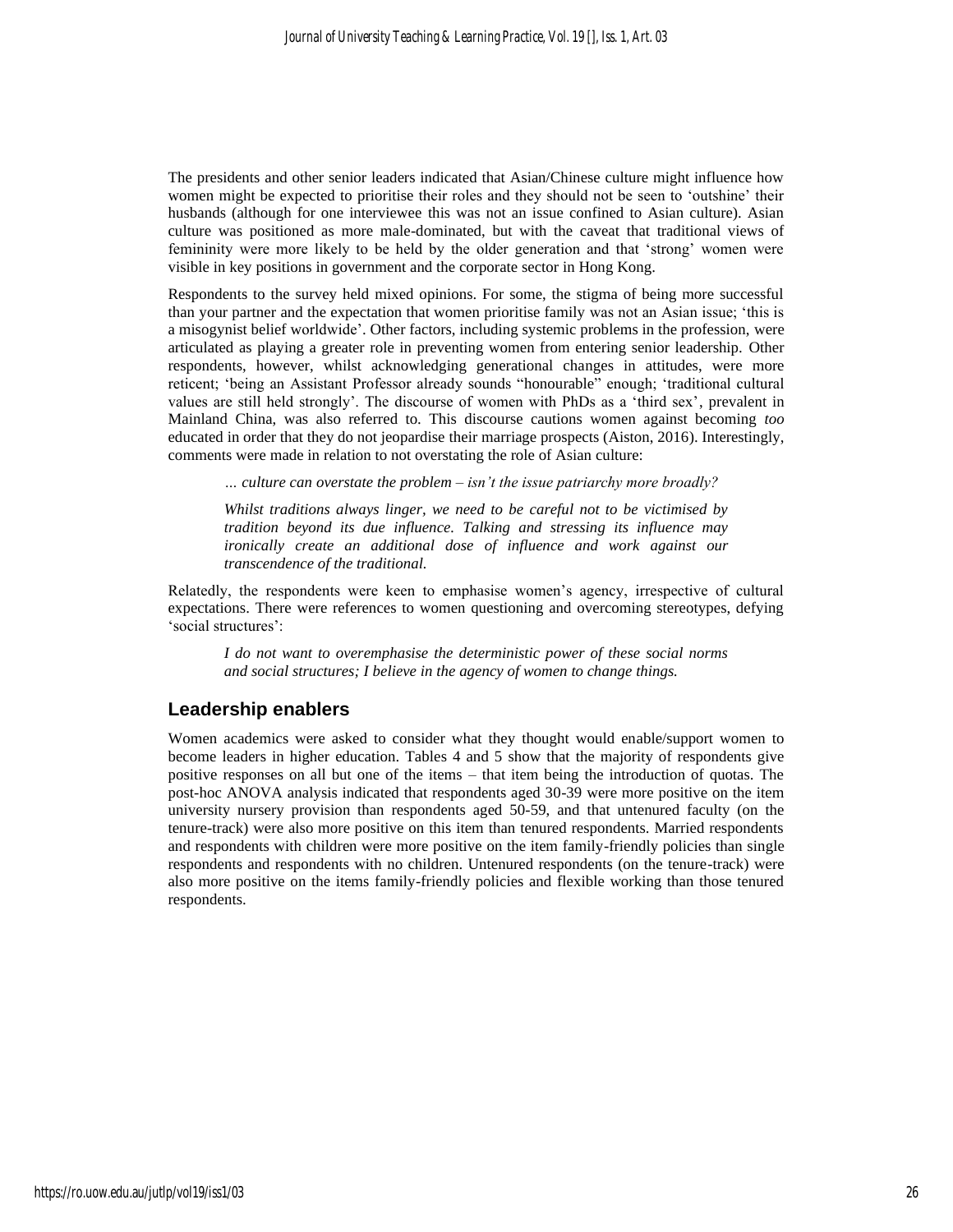What would support women academics to become leaders?

| Q23       | What do you think would enable/support women<br>academics to become leaders in higher education? | <b>Mean score</b> | Percent<br>(Median=4 or 5) |
|-----------|--------------------------------------------------------------------------------------------------|-------------------|----------------------------|
| $23 - 1$  | Family-friendly policies (e.g. no meetings beyond the<br>end of the working day)                 | $4.10*$           | 68.9                       |
| $23_{-}2$ | University nursery and kindergarten provision                                                    | $4.06*$           | 70.3                       |
| 23 3      | Flexible working (e.g. flexibility of scheduling working<br>hours)                               | $4.29*$           | 78.4                       |
| $23_{-}4$ | A member of the University's Senior Management<br>Team responsible for Equality and Diversity    | 3.99              | 69.1                       |
| $23\_5$   | An associate Dean in each Faculty responsible for<br><b>Equality and Diversity</b>               | 3.71              | 57.7                       |
| 23 6      | Clear and transparent selection process and guidelines                                           | $4.35*$           | 83.4                       |
| $23 - 7$  | Mentoring                                                                                        | $4.13*$           | 76.6                       |
| $23_{-8}$ | Personal and professional networking outside the<br>institution                                  | $4.04*$           | 75.4                       |
| 23 9      | Professional development opportunities (e.g. training,<br>workshops, conferences)                | 3.96              | 69.4                       |

**\*** Items respondents were particularly positive on.

#### **Table 5**

Summary of mean scores for what would support women academics to become leaders (Q.23)

| Mean   | 3.98 |
|--------|------|
| Count  | 342  |
| Median |      |

Respondents made a number of comments in the 'others' section (32 responses). Of particular note was the need for reflection by, and 'education' of, senior leaders and male faculty:

*Our deans, heads, and chairs should know the gender inequity research insideout and make a big point of this to every hiring committee: the research on evaluation is particularly telling (changing the name on a CV or article changes how it is assessed).*

*Critical and deep reflection on the part of those in management positions to unpack their assumptions, values, and practices which may lead to a maledominated culture, and reduced opportunities for women. This is an extremely*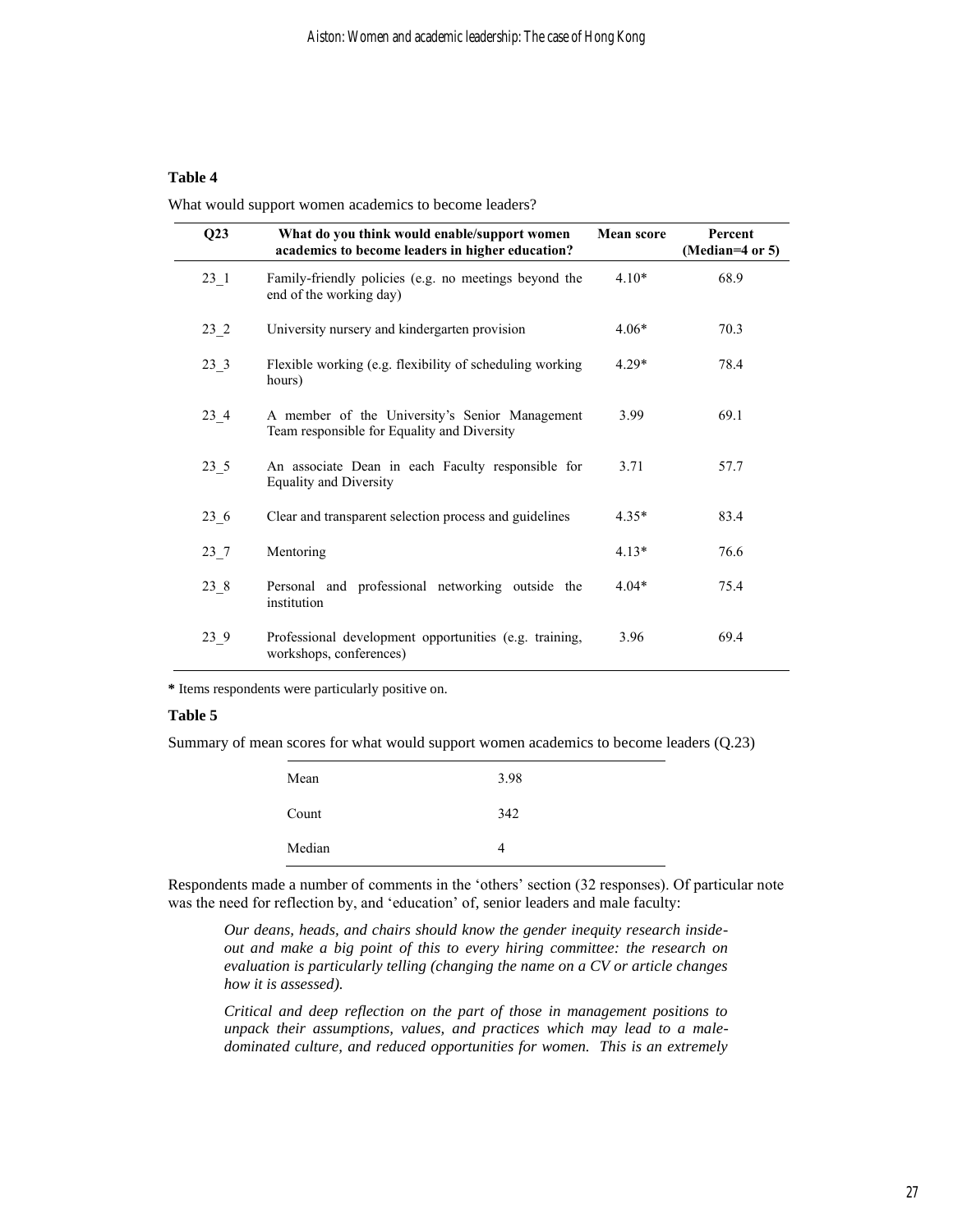*difficult task to do, but it is only when those in 'power' are willing to challenge their own privileges that change can begin. The change is cultural one and it takes time, leadership and ongoing critical conversations.* 

There was a clear steer that male staff generally needed to be 'educated' about the inequalities that women face, and that such inequalities are 'often not explicit ones, but subtle ones', which we might conceptualise as 'micro-inequalities' (Aiston and Fo, 2021). The role of Head of Department (=male) was flagged as crucial in either supporting or obstructing career advancement.

#### *Women's academics' leadership training*

Respondents were asked their opinion on the development of a women's leadership programme in Hong Kong, with 83% (278) indicating this was needed. The post-hoc ANOVA analysis showed women in the first seven years of their careers were more positive on this question than respondents who had been in the profession for 20+ years. Nearly three-quarters (237) of the respondents indicated they would want to attend. The Presidents and senior leaders were also supportive of a programme. In discussing different ways in which such a programme could be financed, the general opinion of the interviewees was that UGC financing would be 'cleaner' and easier, in addition to signalling the importance of the issue to the sector.

Respondents then provided an opinion as to what would be helpful to include in a women's academic leadership programme (see Table 6 and 7). The development of a women-only network and fundraising were the only items not seen as particularly helpful. The post-hoc ANOVA analysis revealed that Assistant Professors and untenured (on the tenure track) faculty were more positive on the item organizational cultures than Associate Professors and tenured members of staff.

#### **Table 6**

What would be helpful to include in a programme?

| Q27       | Which of the following aspects would be helpful to<br>include in a programme? | Mean<br><b>Score</b> | Percent<br>$(Median=4-5)$ |
|-----------|-------------------------------------------------------------------------------|----------------------|---------------------------|
| $27 - 1$  | Mentoring                                                                     | 3.97                 | 66.4                      |
| 27 2      | Career planning                                                               | $4.03*$              | 72.7                      |
| $27_{.}3$ | Skills development (e.g., influencing skills, team working)                   | 3.96                 | 70.3                      |
| $27\_5$   | Financial management of department/faculty/or institution                     | 3.69                 | 57.6                      |
| 27 7      | Human Resource Management                                                     | 3.78                 | 64.0                      |
| 27 8      | Effective chairing                                                            | 3.88                 | 67.3                      |
| 27 9      | Approaches to Leadership                                                      | $4.08*$              | 76.9                      |
| 27 10     | Organizational cultures (e.g. power, politics)                                | $4.04*$              | 73.4                      |
| 27 11     | Insights from women academic leaders in Hong Kong                             | $4.17*$              | 77.8                      |

**\*** Items respondents were particularly positive on.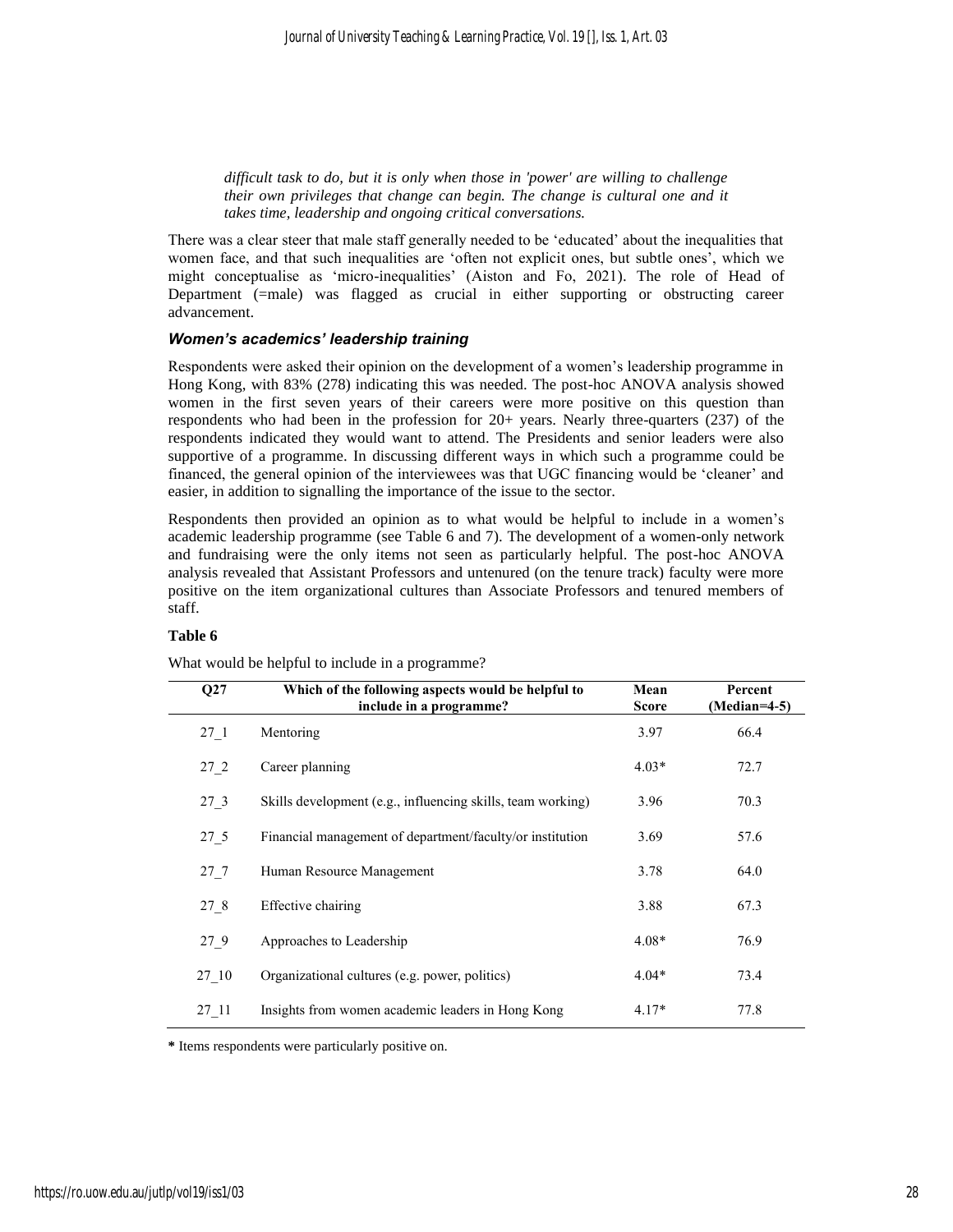Summary of mean scores of what would be helpful to include in a programme (Q.27)

| Mean   | 3.84 |
|--------|------|
| Count  | 323  |
| Median |      |

A number of further suggestions were made, including:

- hearing from those women with families who had reached senior leadership roles and their husbands
- a general awareness of the ways in which women are excluded from academic leadership
- finding alternative ways to play the 'system'
- managing a work/life balance
- how to foster self-esteem, and
- how to navigate gender politics/a male-dominated environment.

The following quotation is illustrative of the final point:

How to be a Woman Leader when the majority to be Led are Men, How to Handle Inappropriate Comments in University/Professional Setting, How to Handle Gender-Based Discrimination, How to Work with Male Supervisors/Colleagues Who are Insensitive and Unaware.

Again, respondents were clear that male colleagues had a role to play; training for men was seen as key to the advancement of women as academic leaders:

If there is any cultural bias that a woman needs to break free from, that needs to be trained in the presence of men but not in isolation. There needs to be concurrent diversity training for men academics…men need to be trained to act differently. It is not enough to empower women. Male leaders need training too.

#### **The enabling profession**

Given the complexity of the problem, a whole range of interventions are required to support academic women. We might conceptualise such interventions on three levels; institutionally, individually and in terms of building a gender research evidence base (Morley, 2012).

#### *The enabling institution*

An enabling institution will be proactive in mainstreaming gender, which would include, for example, introducing gender equity policies and processes, challenging discriminatory structures, and carrying out gender impact assessments, audits and reviews and work-life balance schemes (Morley, 2012).

This survey also strongly suggests the need for senior leaders to be cognizant with the extensive research evidence on the underrepresentation of women as academic leaders. The interviews with the Presidents and other senior male leaders revealed a focus on familial responsibilities as the primary explanation to account for the absence of academic women in leadership roles. This research, and previous research, clearly shows that this is only one dimension of this enduring problem. Moreover, not all women academics are married, not all women academics have children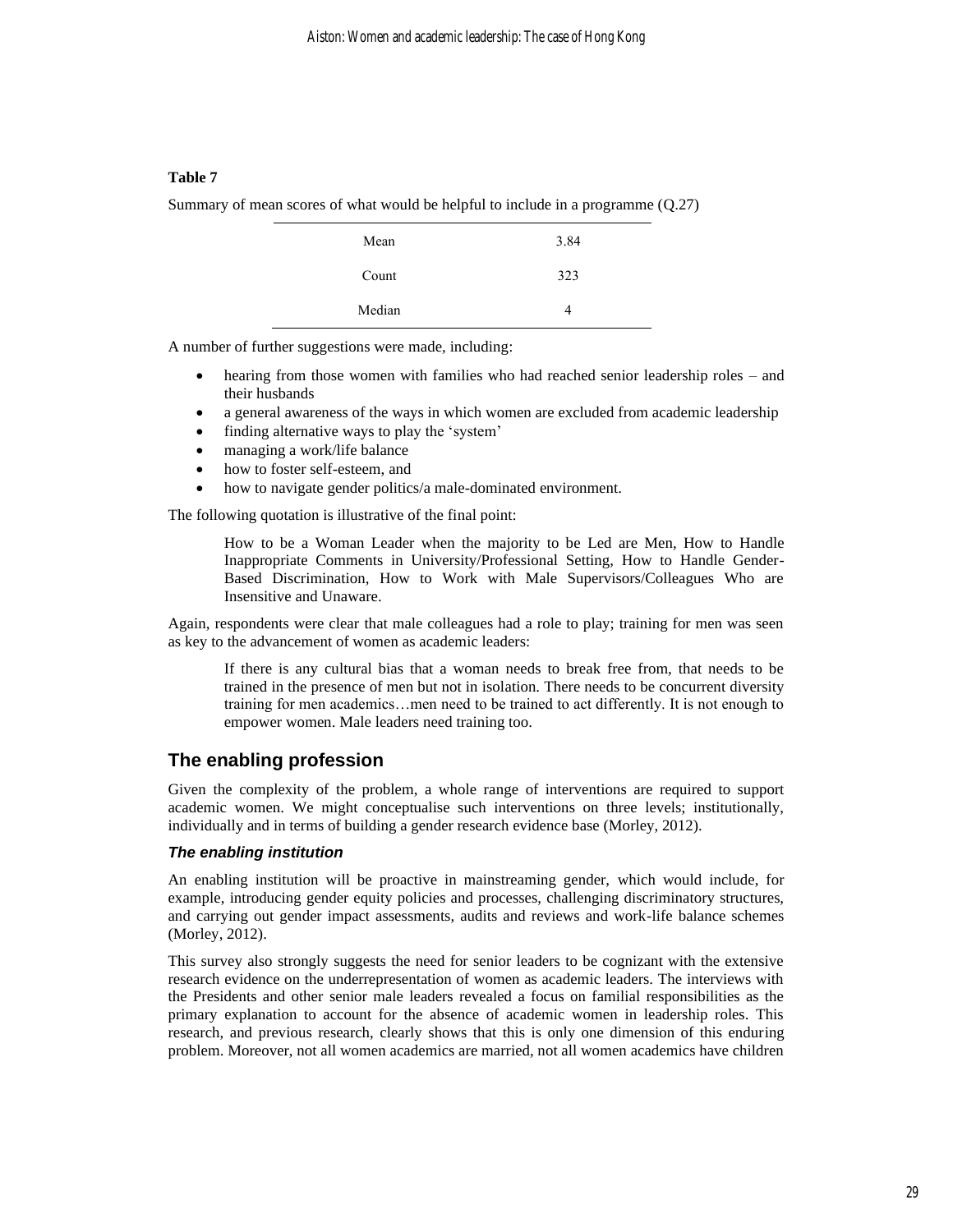and not all women with familial responsibilities are less research productive than those without such roles (Aiston and Jung, 2015).

The senior leaders also generally held a firm belief in the concept of a meritocracy. Higher education was positioned as a meritocratic and gender blind system. The ideal of a meritocracy is in the DNA of modern universities (Neilsen, 2021) and society in general (Sandel, 2020). As one respondent to the survey wrote 'It's the 21<sup>st</sup> century and men here still say 'we need to hire the best people' as an excuse for not hiring women and minorities. Check the literature.' Resistance to the introduction of quotas by some male leaders was made on the grounds that the quality supposedly provided by a meritocratic system would be, or perceived to have been, compromised. Defending the discourse of a meritocracy is seen as counterproductive to systematic structural change and the analysis of male privilege (Morley, 2006). Relatedly, the lack of understanding of the role of unconscious bias provides a further impediment to tackling this complex issue.

A research-led approach to the issue of gender equity in higher education by senior leaders would provide a more effective framework to promote organizational cultural change. As one respondent to the survey commented, senior leaders need to challenge their own assumptions and bias and examine their organisations. This research has also shown the key role Heads of Departments play in either supporting or obstructing women faculty. An informed understanding of the issues women academics face is therefore required at all levels of leadership to ensure that there is not a dissonance between an institution's commitment to gender mainstreaming and its application at school/department level (Aiston, Fo and Law, 2020). This research also indicates the challenge facing institutions is how to ensure that academic women are not silenced and that in their minority status, the 'danger' attached to being a vocal woman is removed.

#### *Enabling the individual*

Capacity development programmes' which now operate in a diverse range of international contexts (for example, Aurora in the UK and the IDAS programme in Sweden) are seen as one approach to supporting women individually (Morley, 2012). Research indicates that formal support structures, such as leadership prorammes, have an important role to play in enabling women academics to succeed (Ely et. al., 2011; Redmond, et. al., 2016; Peterson, 2019; Barnard et al., 2021). The majority of respondents to the survey (84%) said a women's academic leadership programme was needed in Hong Kong, with 237 respondents indicating they would want to attend. Women faculty early in their careers were particularly keen to attend, with junior women academics particularly interested in learning about organizational cultures. The Presidents and other senior male leaders were also supportive of such a programme.

For a number of respondents to the survey, there was a clear sense that such a programme should not be a 'ghetto' exercise. Women *and* men, particularly senior male leaders, need to be involved in order that men understand the issues women academics face. This finding is supported by the successful development of similar programmes internationally; 'we stress the critical importance of a visible presence by senior organizational leaders during the programme (Harris and Leberman, 2012, p. 40).

Opinions were mixed as to whether a women academics' leadership programme would be best held within individual institutions, sector-wide or a combination of both. On balance research suggests a sector-wide programme would be the best way forward in the first instance. Previous research highlights the benefits of taking a sector-wide approach. New Zealand's Women in Leadership programme (NZWIL) 'started at the top' with a strong joint organizing and steering committee with the support of the New Zealand Vice-Chancellor's committee. The nationwide approach was seen as removing any institutional competition and contributing to the sector's talent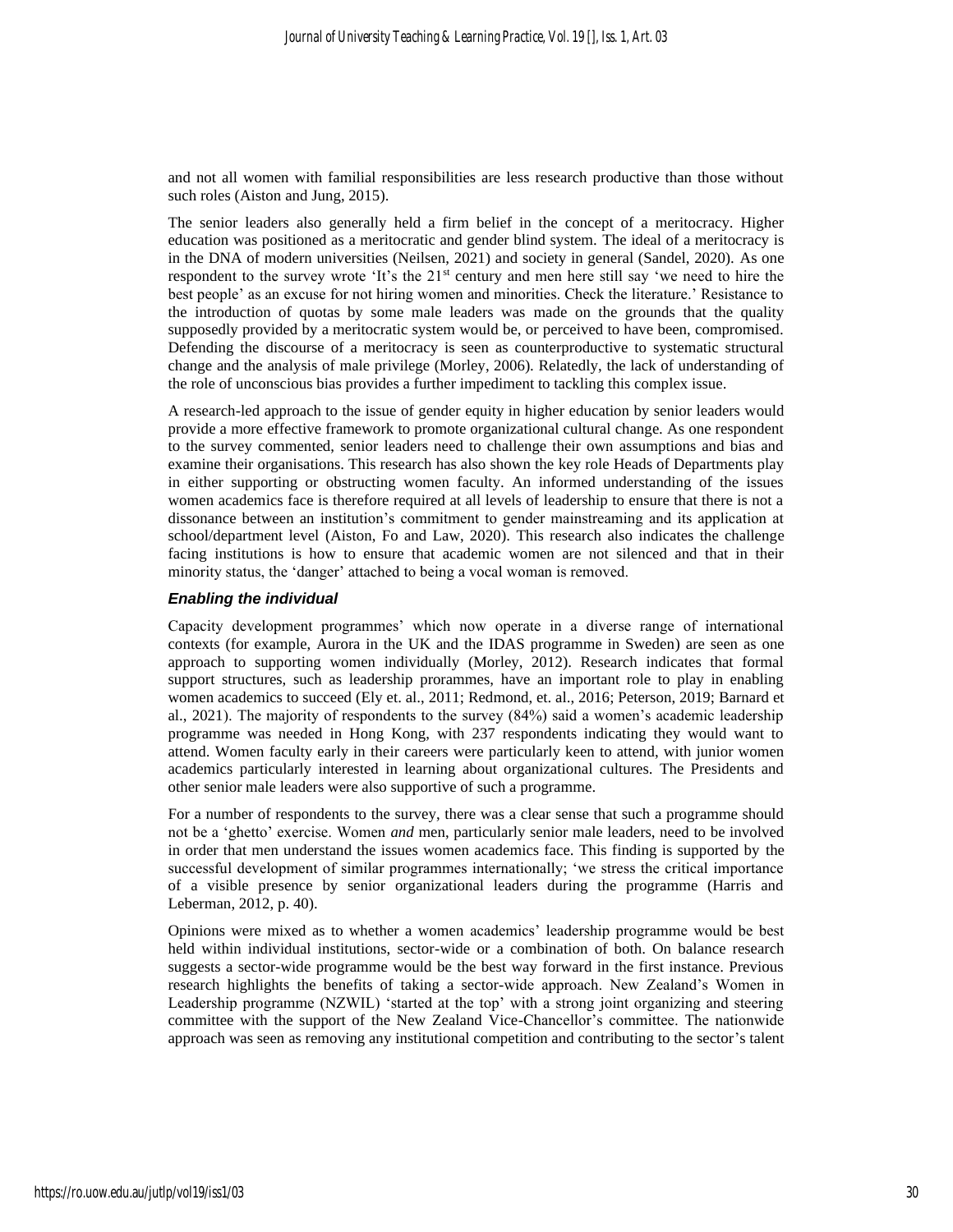pool of women leaders. In addition, the benefits of leadership development conducted in sectorwide peer groups was clear from the evaluation of the programme; learning was 'enhanced when beyond the individual workplace' (Harris and Leberman, 2012). A starting point for the development of a Hong Kong women academics' leadership programme would be for the President's committee (HUCOM), in conjunction with the UGC, to meet to discuss the development and financing of a sector-wide programme.

#### *Enabling knowledge*

This research provides a large-scale empirical research basis into why there are so few women in senior leadership roles in the Hong Kong higher education sector. In the Western academy, 'intersectionality' has become an important analytical approach to understand diversity of experience. Within the context of this research a number of key variables stood out. In the global economy of higher education, and correspondingly the internationalization of academic staff, it was clear that women academics are negotiating several identities, the most pertinent of which seemed to be related to being Chinese (and here it is important to make the distinction between Hong Kong Chinese and Mainland Chinese), or non-Chinese and ethnically white and the intersection with gender. In addition, length of time in the profession, age, rank and tenure status were also important intersecting variables when analysing item responses.

It is important to continue to take a context-specific, research-led approach to this issue. For example, in the event of the development of a Hong Kong sector-wide women academics' leadership programme, a robust and ongoing longitudinal evaluation of the programme would be an important part of the process.

## **Conclusion**

The three intervention levels, discussed above, need to take place in tandem for maximum impact. Research suggests that approaches which focus on one area, for example, enabling the individual, without addressing organizational cultures that reproduce inequality are fundamentally flawed (De Vries, 2010, discussed in Morley, 2012). This point was clearly articulated by the respondents to the survey; gender inequality was not positioned as a 'woman's problem'. In seeking women's opinions on the development of a women's leadership programme, this research has sought to move away from a "fix the women" framework, to one which developmentally starts with what women want (Peterson, 2019). Giving the complexity of this issue a range of interventions are required. A key message of this research is the need for a level of consciousness-raising, and the education of men, in relation to the barriers academic women face.

As discussed, analysing intersectional diversity has been central to this research to understand how intersecting identities shape women academics' experiences, views and needs. For example, staff classified as international particularly raised concerns about gender stereotyping, gender bias, the lack of role models, mentorship and developmental opportunities. They were especially keen to see a women's leadership programme delivered in Hong Kong. Whilst as noted earlier, gender was the primary 'identity' vector, this approach to the analysis was subsequently supported by the respondents themselves, who emphasised that power and patriarchy were the most influential factors limiting women's potential. Addressing systemic problems in the sector – such as the recruitment and promotion of women, a lack of institutional support, and transparency in selection processes – was identified as key. Whilst this research has focused upon the Hong Kong academy, the findings have wider implications for Asian higher education more broadly and beyond. Since this research was undertaken, the COVID-19 pandemic has been widely reported and increasingly researched as negatively impacting academic women (Yildirim and Eslen-Ziya, 2021). This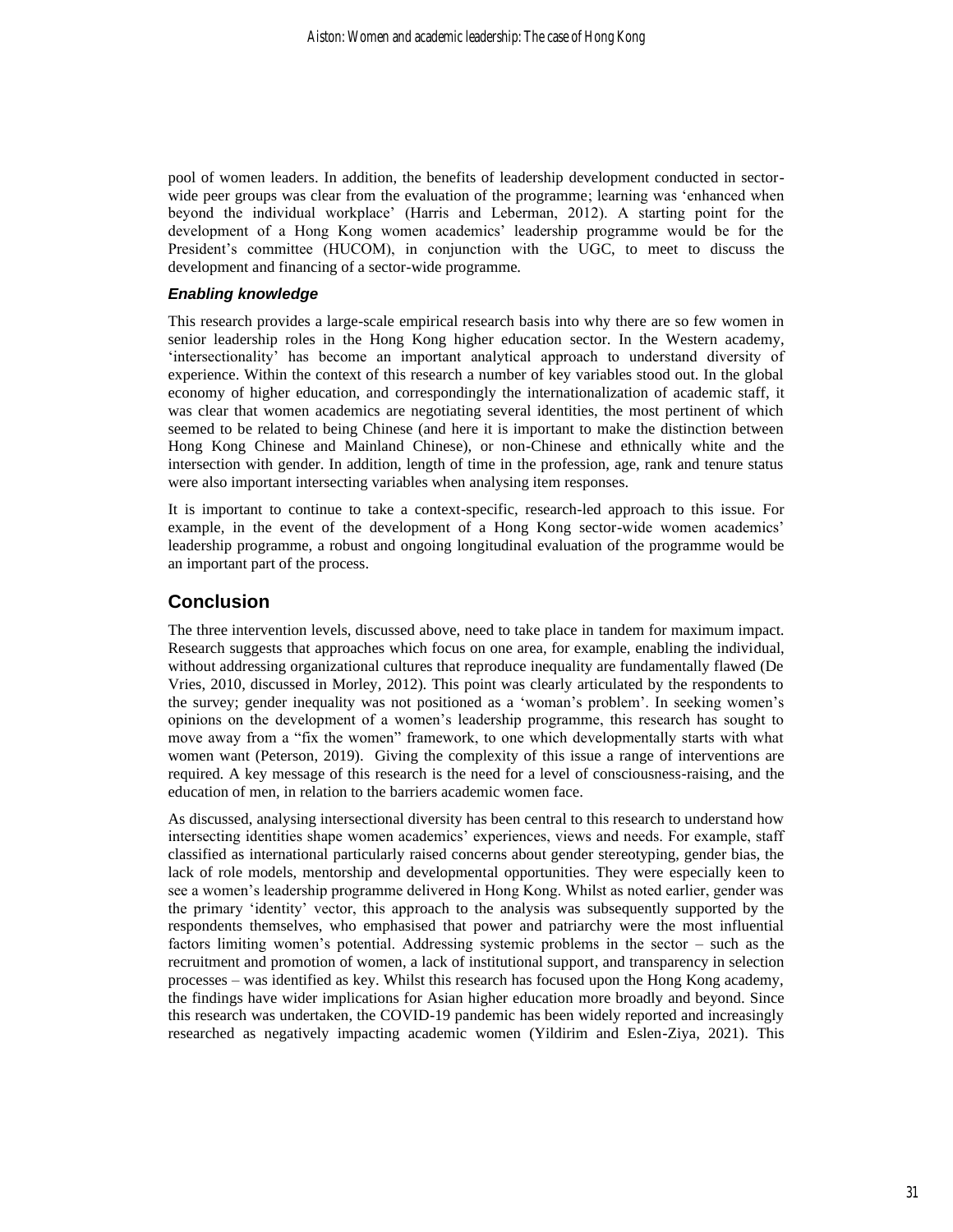indicates that sector-wide and institutional support for women's academic career development continues to be a priority area.

#### **References**

- Acker, S and Feuerverger, G. (1996). Doing Good and Feeling Bad: the work of women university teachers. *Cambridge Journal of Education*, 26 (3), 401-422. https://doi.org/10.1080/0305764960260309
- Acker, J. (2006). Inequalities, Regimes: Gender, Class, and Race in Organizations. *Gender and Society*, 20, 441-64. https://doi.org/10.1177/0891243206289499

Aiston, S.J. (2014). Leading the academy or being led? Hong Kong women academics. *Higher Education Research and Development*, 33(1), 59-72. https://doi.org/10.1080/07294360.2013.864618

Aiston, S.J and Jung, J. (2015). Women academics and research productivity: an international comparison. *Gender and Education*, 27(3), 205-220. https://doi.org/10.1080/09540253.2015.1024617

Aiston, S.J. (2016). The Third Sex: Women in Chinese Higher Education as Troublesome Transgressives. In Europa Publications (Ed.), *The Europa World of Learning* (pp. 32-37). Routledge.

Aiston, S.J. and Yang, Z. (2017). 'Absent Data, absent women': Gender and higher education leadership. *Policy Futures in Education*, 15(3), 262-274. https://doi.org/10.1177/1478210317716298

Aiston, S.J., Fo, C.K. and Law, W.W. (2020). Interrogating strategies and policies to advance women in academic leadership: the case of Hong Kong. *Journal of Higher Education Policy and Management*, 42(3), 347-364. https://doi.org/10.1080/1360080x.2020.1753393

Aiston, S.J. and Fo, C.K. (2021). The Silence/ing of academic women. *Gender and Education*, 33(2), 138-155. https://doi.org/10.1080/09540253.2020.1716955

- Bagihole, B. (1994). Being different is very difficult row to Hoe: Survival strategies of women academics. In S. Davies, C. Lubelska, & J. Quinn (Eds.), *Changing the subject: Women in higher education* (pp. 15-28). Taylors and Francis.
- Bagihole, B. (2007). Challenging women in the male academy. In P. Cotterill, S. Jackson, & G. Letherby (Eds.), *Challenges and negotiations for women in higher education* (pp. 21-32). Springer.
- Bailyn, L. (2003). Academic careers and gender equity: Lessons learned from MIT. *Gender, Work and Organization*, *10*(2), 137-153. https://doi.org/10.1111/1468-0432.00008
- Baker, M. (2012). *Academic Careers and the Gender Gap*. UBC Press.
- Barnard, S. Arnold, J., Bosley, S. and Munir, R. (2021). The personal and institutional impacts of a mass participation leadership programme for women working in Higher Education: a longitudinal analysis, *Studies in Higher Education*, https://doi.org/10.1080/03075079.2021.1894117
- Breakwell, G.M. and Tytherleigh, M. Y. (2008). The Characteristics, Roles and Selection of Vice-Chancellors, Leadership Foundation for Higher Education.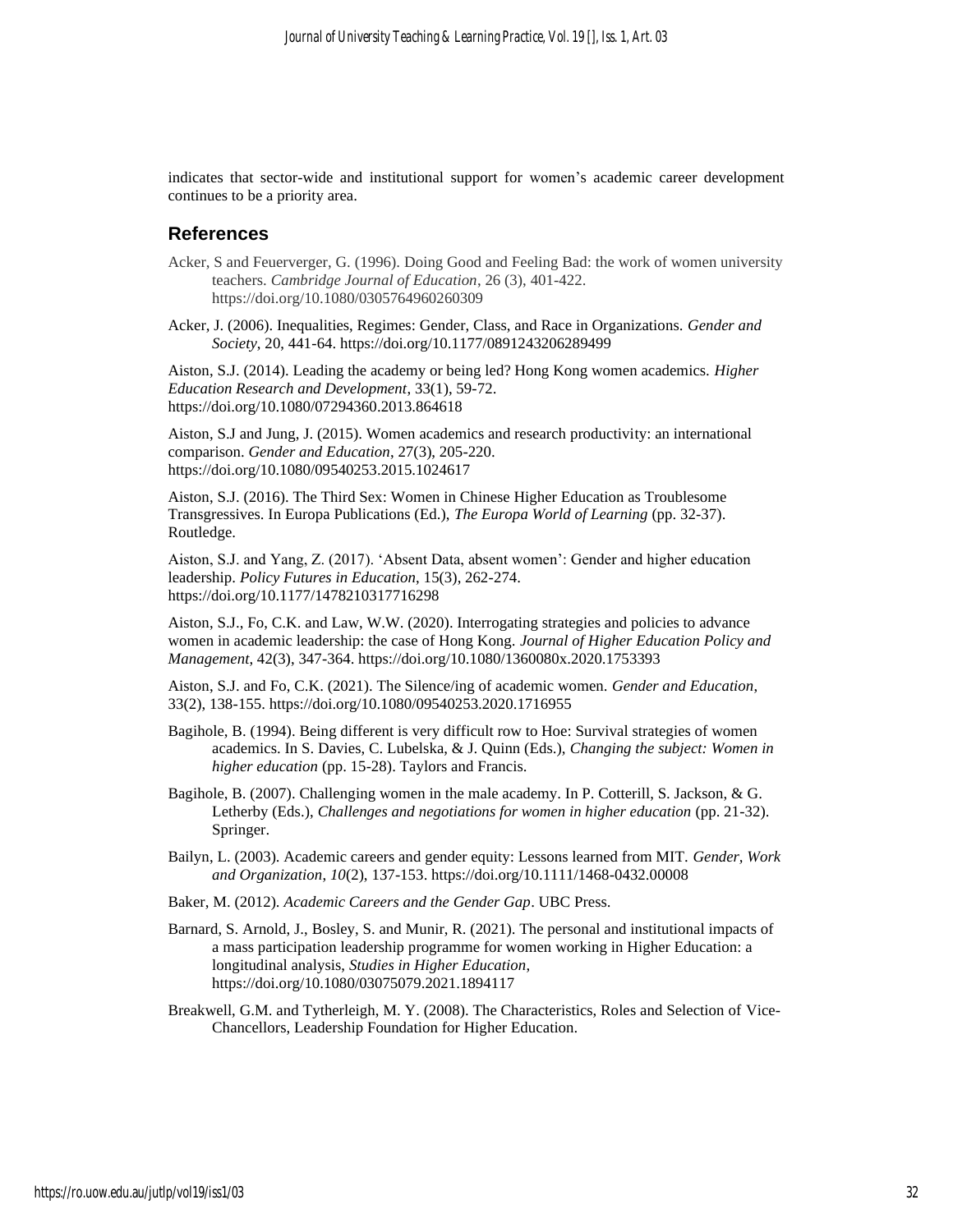- Breslin, D. (2021). Darwin, evolution and compassion in the 21<sup>st</sup>-century university. In Waddington, K. (Ed.). *Towards the Compassionate University: From Golden Thread to Global Impact* (pp. 39-52). Routledge.
- Bhopal, K. and Preston, J. (2011). *Intersectionality and Race in Education*. Routledge.
- De Vries, J. (2010). *Mentoring for Change*. Melbourne: Universities Australia Executive Women.
- Drew, E. and Canavan, S. (2021). *The Gender-Sensitive University: A Contradiction in Terms?* Routledge.
- Elg, U., & Jonnergard, K. (2010). Included or excluded? The dual influences of the organizational field and organizational practices of new female academics. *Gender and Education*, *22*(2), 209-225. https://doi.org/10.1080/09540250903283447
- Ely, R.J., Ibarra, H. and Kolb, D. (2011). Taking gender into account: Theory and design for women's leadership development programs. *Academy of Management Learning and Education*, (10)3, 474-493. https://doi.org/10.5465/amle.2010.0046
- Eriksson-Zetterquist, U., & Styhre, A. (2008). Overcoming the glass barriers: Reflection and action in the 'women to the top' programme. *Gender, Work and Organization*, *15*(2), 133- 160. https://doi.org/10.1111/j.1468-0432.2007.00366.x
- Fitzgerald, T. (2014). *Women Leaders in Higher Education: Shattering the Myths*. Abingdon: Routledge.
- Greenlaugh-Spencer, H. (2017). Western colonial expectations and counter-narratives of women and education: Introduction to the special issue. *Policy Futures*, 15(3), 246-251. https://doi.org/10.1177/1478210317707846
- Griffin, S. (1981). *Pornography and Silence: culture's revenge against nature*. Harper & Row.
- Harley, S. (2003). Research selectivity and female academics in UK universities: From gentleman's club and barrack yard to smart macho? *Gender and Education*, *15*(4), 377-392. https://doi.org/10.1080/09540250310001610580
- Harris, C. A., & Leberman, S. I. (2012). Leadership development for women in New Zealand universities: Learning from the New Zealand women in leadership program. *Advances in Developing Human Resources*, *14*(1), 28-44. https://doi.org/10.1177/1523422311428747
- Husu, L., & Morley, L. (2000). Academe and gender: What has and has not changed? *Higher Education in Europe*, *XXV*(2), 137-138. https://doi.org/10.1080/713669256
- Kjeldal, S., Rindfleish, J., & Sheridan, A. (2006). Deal-making and rule-baking: behind the façade of equity in academia. *Gender and Education*, *17*(4), 431-447. https://doi.org/10.1080/09540250500145130
- Luke, C. (1994). Women in the academy: The politics of speech and silence. *British Journal of Sociology of Education*, *15*(2), 211-230. https://doi.org/10.1080/0142569940150204
- Luke, C. (1998). 'I got to where I am by my own strength': Women in Hong Kong higher education. *Education Journal*, *26*(1), 31-58.
- Luke, C. (2000). One step up, two down: women in higher education management in Southeast Asia. In M. Tight (Ed.), *Academic work and life: what it is to an academic and how this is changing* (pp. 285-305). Emerald Group.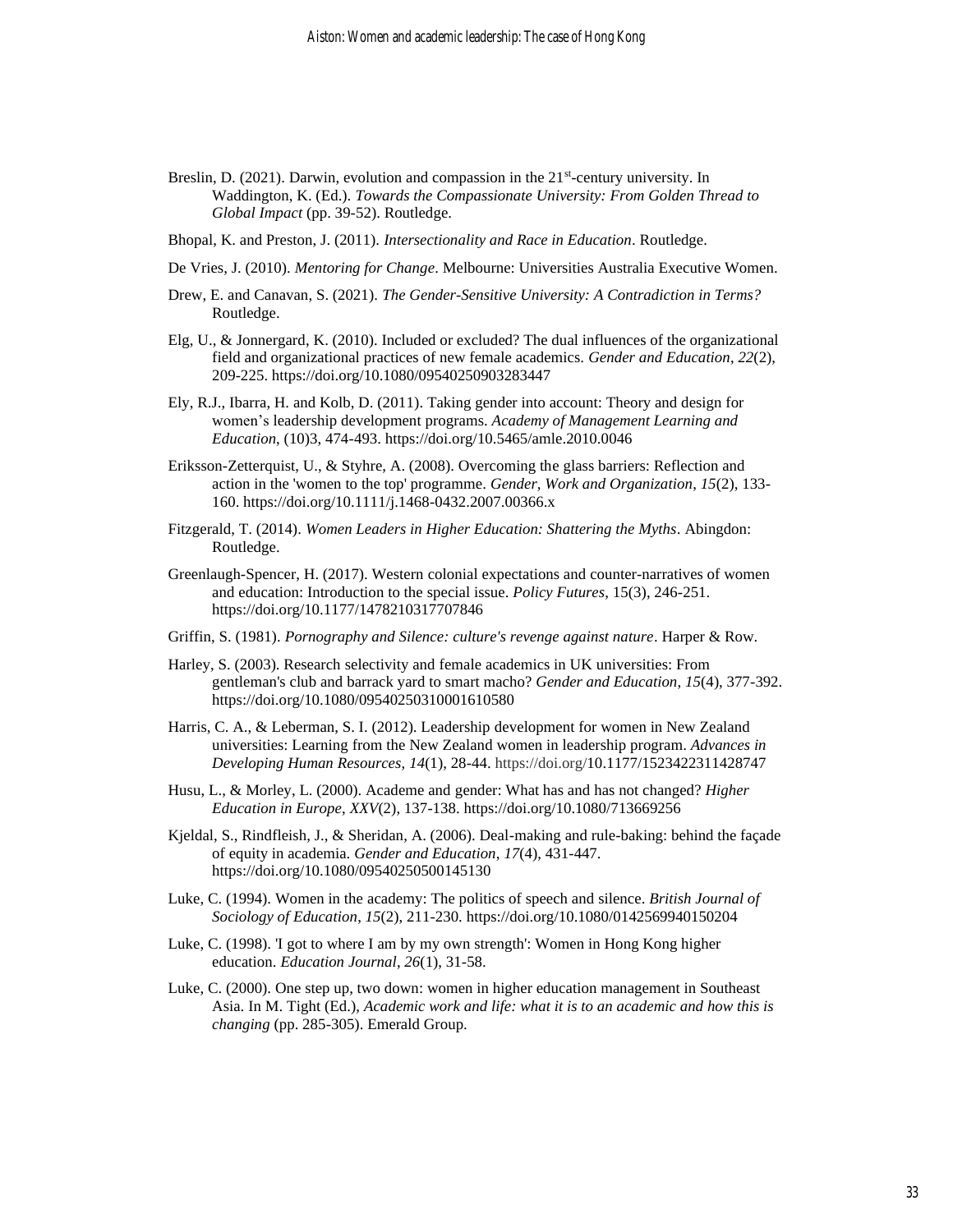- Macfarlane, B. (2012). *Intellectual leadership in higher education: Renewing the role of the university professor*. Routledge.
- Macfarlane, B. & Jefferson, A. L. (2021). The closed academy? Guild power and academic social class, *Higher Education Quarterly*, 76, 36-47. https://doi.org/10.1111/hequ.12305
- Madera, J. M., Hebl, M. R. & Martin, R. C. (2009). Gender and letters of recommendation for academia: Agentic and communal differences. *Journal of Applied Psychology*, *94*(6), 1591- 1599. https://doi.org/10.1037/a0016539
- Magoqwana, B., Maqabuka, Q. & Tshoaedi, M. (2019). 'Forced to care' at the Neoliberal University: Invisible labour as academic labour performed by black women academics in the South African University. *South African Review of Sociology*, 50 (3-4), 6-21. https://doi.org/10.1080/21528586.2020.1730947
- Mohanty, C. (1988). Under western eyes: Feminist scholarship and colonial discourses. *Feminist Review*, 30(1), 61-88. https://doi.org/10.1057/fr.1988.42
- Mohanty, C. (2003). *Feminism without Border: Decolonizing Theory, Practicing Solidarity*, Duke University Press.
- Morley, L. (2006). Hidden transcripts: The micropolitics of gender in Commonwealth universities. *Women's Studies International Forum*, *29*, 543-551. https://doi.org/10.1016/j.wsif.2006.10.007
- Morley, L. (2007). The Gendered implications of quality assurance and audit. In P. Cotterill, S. Jackson, & G. Letherby (Eds.), *Challenges and Negotiations for Women in Higher Education* (pp. 53-63). Springer.
- Morley, L. (2012). International trends in women's leadership in higher education. *British Council*, *University of Sussex*, UK.
- Morley, L. (2014). Lost leaders: women in the global academy. *Higher Education Research and Development*, *33*(1), 114-128. https://doi.org/10.1080/07294360.2013.864611
- Morley, L., & Crossouard, B. (2016). Women's leadership in the Asian century: does expansion mean inclusion? *Studies in Higher Education*, *41*(5), 801-814. https://doi.org/10.1080/03075079.2016.1147749
- Nichols, S. & Stahl, G. (2019). Intersectionality in higher education research: a systematic literature review. *Higher Education Research and Development*, 38(6), 1255-1268. https://doi.org/10.1080/07294360.2019.1638348
- Nielsen, M. W. (2021). Gender in recruitment and selection. In Drew, E. and Canavan, S. (2021). *The Gender-Sensitive University: A Contradiction in Terms?* Abingdon: Routledge, 28-40.
- Özkanlı, Ö., Machado, M. L., White, K., O'Connor, P., Riordan, S., & Neale, J. (2009). Gender and Management in HEIs: Changing organisational and management structures. *Tertiary Education and Management*, *15*(3), 241-257. https://doi.org/10.1080/13583880903073008
- Peterson, H. (2019). A women-only leadership development program: Facilitating access to authority for women in Swedish higher education? *Social Sciences*, 8, 137. https://doi.org/10.3390/socsci8050137
- Postiglione. G. A., and S. Wang. 2009. Hong Kong: Governance and the double edged academy. In Cummings,W. and D. Fisher (Eds.), *Changing Governance and Management in Higher Education* (pp. 343-368). Springer.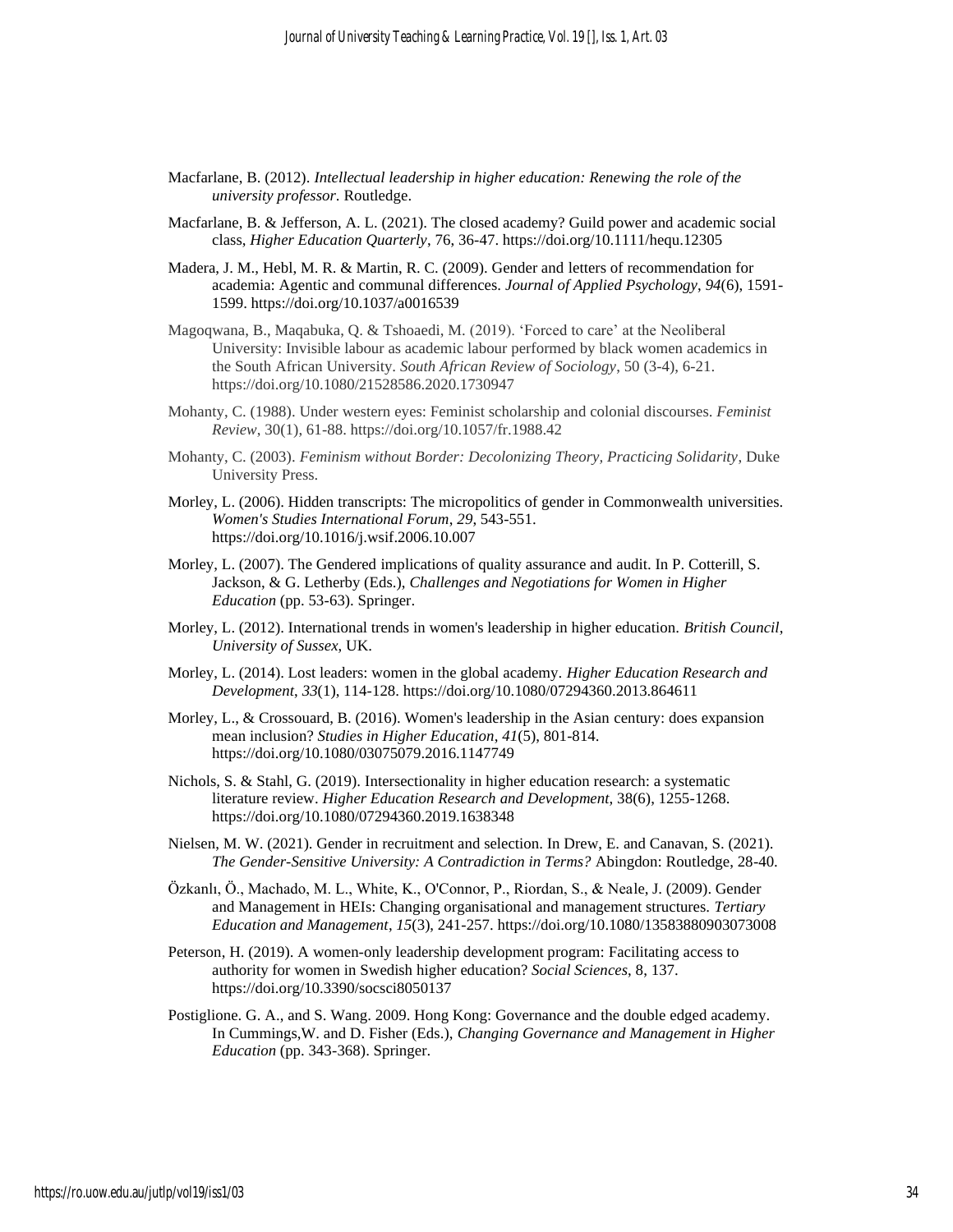- Redmond, P., Gutke, H., Galligan, L., Howard, A., & Newman, T. (2016). Becoming a female leader in higher education: investigations from a regional university. *Gender and Education*, 29(3), 332-351. https://doi.org/10.1080/09540253.2016.1156063
- Rhoads, R. A., & Gu, D. Y. (2012). A gendered point of view on the challenges of women academics in The People's Republic of China. *Higher Education*, *63*(6), 733-750.
- Ropes-Huilman, B. (2000). Aren't you satisfied yet? Women faculty members' interpretations of their academic work. In L. Hagedorn (Ed.), *What Contribute to Job Satisfaction among Faculty and Staff: New Directions for Institutional Research* (pp. 21-32). Jossey-Bass.
- Ruan, N. (2020). Accumulating academic freedom for intellectual leadership: Women professors' experiences in Hong Kong. *Educational Philosophy and Theory*, 53(11), 1097-1107. https://doi.org/10.1080/00131857.2020.1773797
- Sandel, M.J. (2020). *The Tyranny of Merit: What's Become of the Common Good?* Allen Lane.
- Schein, V. E. (2007). Women in management: reflections and projections. *Women in Management Review*, *22*(1), 6-18. https://doi.org/10.1108/09649420710726193
- Skelton, C. (2005). The 'self-interested' women academic: A consideration of Beck's model of the individualised individual. *British Journal of Sociology of Education*, *26*(1), 5-16. https://doi.org/10.1080/0142569042000292680
- Subbaye, R. & Vithal, R. (2017). Gender, teaching and academic promotions in higher education, *Gender and Education*, 29(7), 926-951. https://doi.org/10.1080/09540253.2016.1184237
- Strauβ, A. & Boncori, I. (2020). Foreign women in academia. *Gender, Work and Organisation*, 27, 1004-1019. https://doi.org/10.1111/gwao.12432
- Thomas, R., & Davies, A. (2002). Gender and new public management: Reconstituting academic subjectivities. *Gender, Work and Organization*, *9*(4), 372-397. https://doi.org/10.1111/1468-0432.00165
- Turner, C. S. (2002). Women of color in academe: Living with multiple marginality. *Journal of Higher Education*, *73*(1), 74-93.
- Yildirim, T. M., & Eslen-Ziya, H. (2021). The differential impact of COVID-19 on the work conditions of women and men academics during the lockdown. *Gender, Work & Organization*, 28(1), 243-249. https://doi.org/10.1111/gwao.12529
- Yip, P.S.F., Xiao, Y, Wong, C. L. H. and Au, T. K. F. (2020), Is there gender bias in research grant success in social sciences?: Hong Kong as a case study, *Humanities and Social Sciences Communications*, 7(1), 1-10.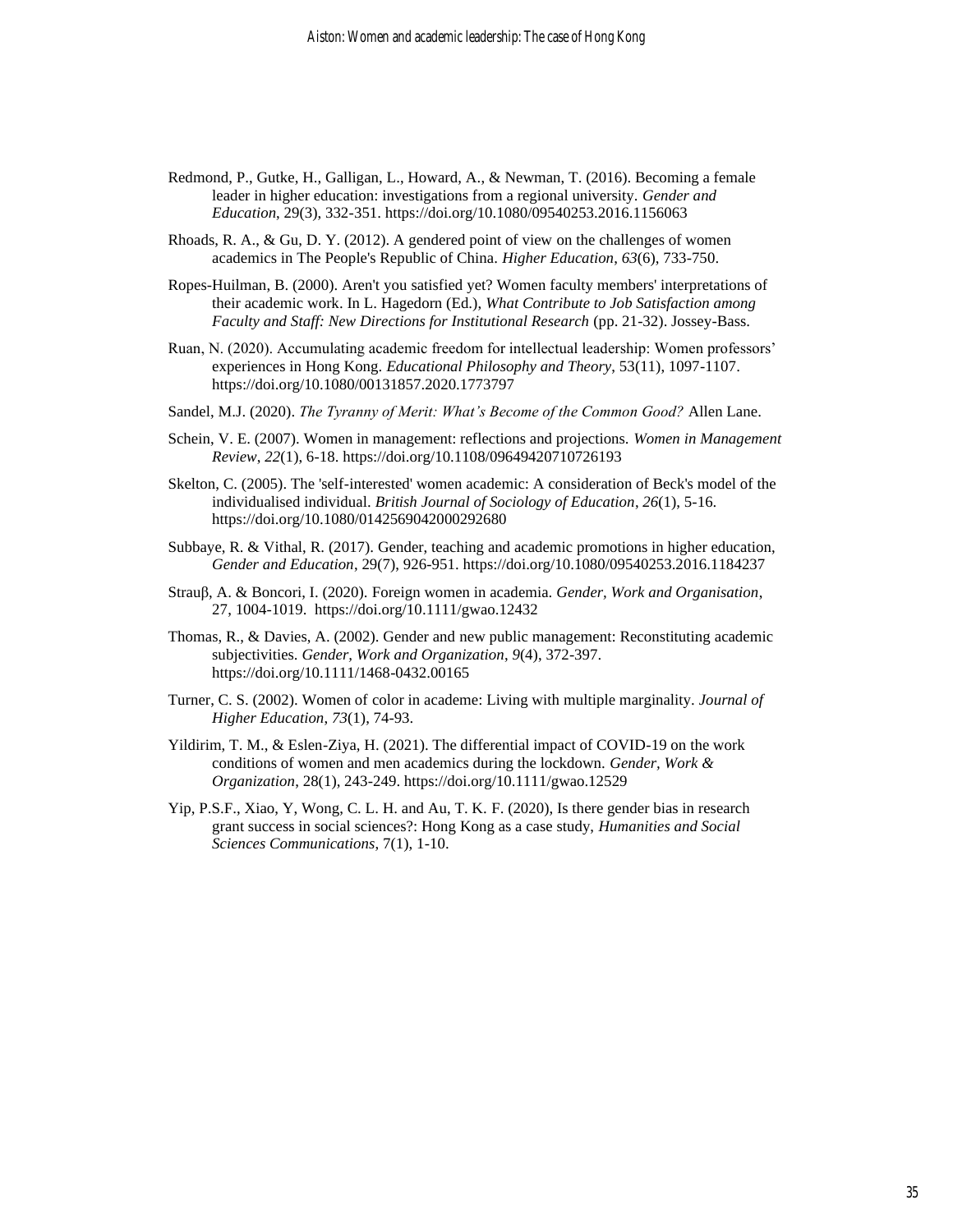#### **Appendix 1 Personal Background of Survey Respondents**

The personal backgrounds of the survey respondents were as follows:

**Age**: 40% (146) of the respondents were under the age of 40; 35% (127) were aged between 40- 49, and 24% (87) of the respondents were aged 50+.

**Marital status**: 71% (257) of respondents indicated they were married or had a partner, with 29% (103) stating they were single.

**Children**: 51% (184) of respondents had children, 49% (174) did not.

**Number of children**: 45% (83) of respondents had one child, 45% (83) of respondents had two children, whilst 9% (17) had 3+ children.

**Age of children**: 31% (93) of respondents had children aged 5 and below, 27% (81) had children aged 6-12, 15% (44) had children aged 13-18, whilst 27% had children over the age of 18.

**Place of origin**: 48% (172) of respondents indicated that they originally came from Hong Kong, 14% (50) said they were from Mainland China and 38% (138) of respondents noted they originally came from outside of China. Responses included wider Asia, Australia, Canada, Europe, Taiwan, UK, and USA.

**Ethnic origin**: 49% (158) of respondents identified themselves as ethnically Chinese, with 16% (50) of respondents identifying themselves as ethnically Hong Kong/Hong Kong Chinese. 19% (61) identified as White/Caucasian, 9% (30) as Asian and 7% (23) as 'other'.

**Highest earned degree**: 85% (311) respondents had a PhD/Professional Doctorate.

**Current academic rank**: 34% (122) of respondents were Assistant Professors, 20% (72) were Associate Professors and 12% (44) Full Professors. 12% of respondents were Lecturers, with the remaining respondents including, Research Assistant Professors (3%), Senior Lecturers (4%) and Post-doctoral Fellows (6%).

**Discipline**: 27% (97) of respondents were employed in the social sciences, 24% (84) in the arts and humanities, 15% (55) in science, technology, maths and and engineering, 6% (23) in business and economics and 5% (19) in law. Eight respondents were categorized as working in 'other' disciplines.

**Current employment status**: 97% (346) of respondents worked full-time, with 3% (11) of respondents working part-time.

**Current tenure status**: 31% (113) of respondents were tenured faculty members, 33% (118) were untenured members of staff on the tenure track, with 36% (128) of respondents untenured, and not on the tenure track.

Respondents were not asked their name or institutional affiliation. This was important to ensure the confidentiality of respondents.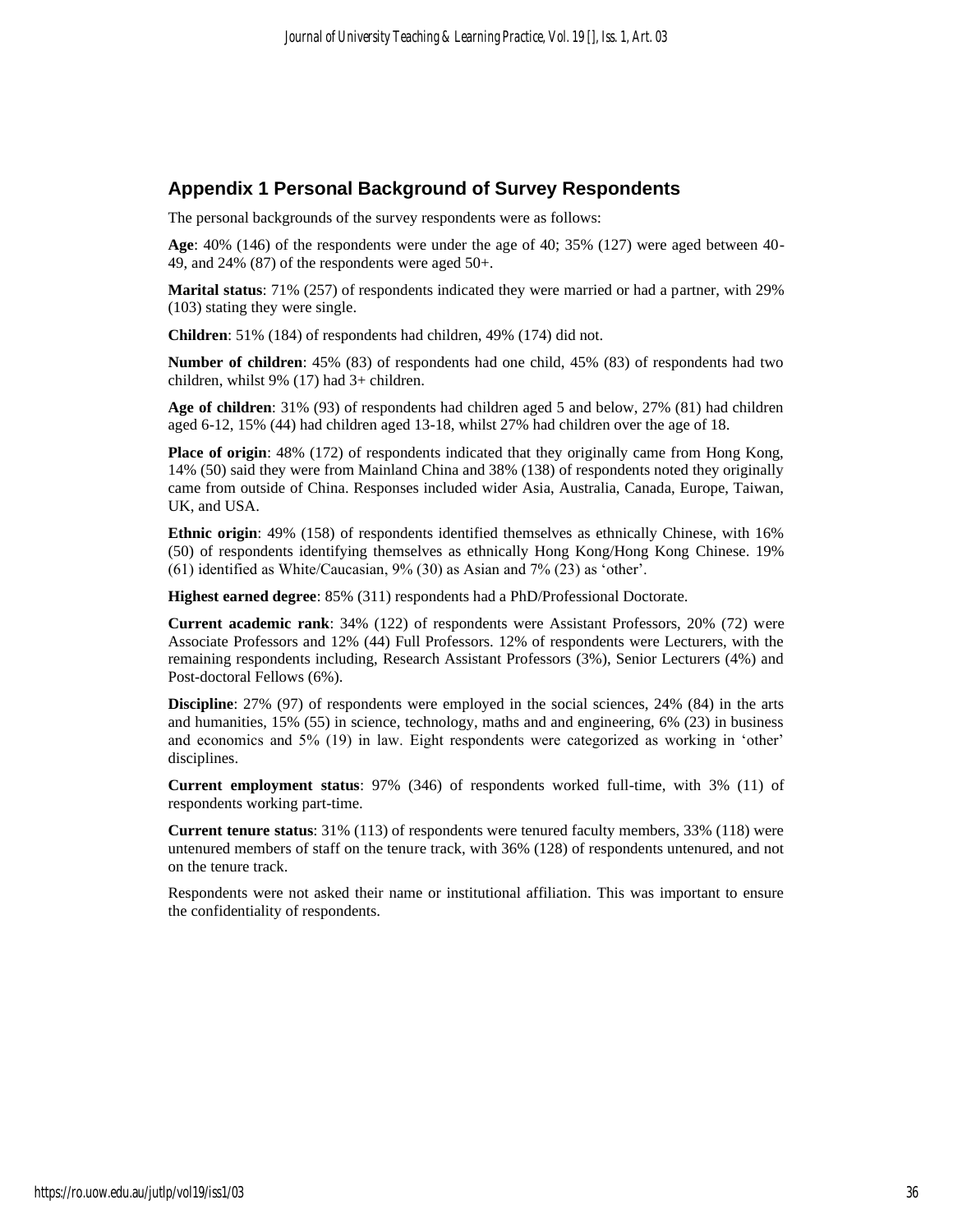# **Appendix 2**

Example of ANOVA analysis relating to women not originally from Mainland China or Hong Kong

**Table 2 (Question 20):** What barriers do you think women academics face in becoming leaders in Higher Education by origin not mainland China or Hong Kong (Q5\_3)

**ANOVAs of what barriers do you think women academics face in becoming leaders in Higher Education by originally not from mainland China or Hong Kong (Other)**

|                 | Q20                   | Sum of<br><b>Squares</b> | df             | Mean<br><b>Square</b> | F     | Sig.  |
|-----------------|-----------------------|--------------------------|----------------|-----------------------|-------|-------|
| $20\_1$         | <b>Between Groups</b> | 3.316                    | $\overline{4}$ | .829                  | .747  | .561  |
|                 | Within Groups         | 338.478                  | 305            | 1.110                 |       |       |
|                 | <b>Total</b>          | 341.794                  | 309            |                       |       |       |
| 20 <sub>2</sub> | <b>Between Groups</b> | 20.952                   | $\overline{4}$ | 5.238                 | 3.542 | 0.008 |
|                 | Within Groups         | 445.077                  | 301            | 1.479                 |       |       |
|                 | <b>Total</b>          | 466.029                  | 305            |                       |       |       |
| $20_3$          | <b>Between Groups</b> | 38.813                   | $\overline{4}$ | 9.703                 | 6.323 | 0.000 |
|                 | Within Groups         | 469.624                  | 306            | 1.535                 |       |       |
|                 | <b>Total</b>          | 508.437                  | 310            |                       |       |       |
| 20 4            | <b>Between Groups</b> | 45.997                   | 4              | 11.499                | 7.311 | 0.000 |
|                 | Within Groups         | 479.697                  | 305            | 1.573                 |       |       |
|                 | <b>Total</b>          | 525.694                  | 309            |                       |       |       |
| $20\_5$         | <b>Between Groups</b> | 14.045                   | 4              | 3.511                 | 2.534 | 0.040 |
|                 | Within Groups         | 418.534                  | 302            | 1.386                 |       |       |
|                 | <b>Total</b>          | 432.580                  | 306            |                       |       |       |
| $20\_6$         | <b>Between Groups</b> | 3.484                    | 4              | .871                  | .585  | 0.673 |
|                 | Within Groups         | 449.285                  | 302            | 1.488                 |       |       |
|                 | <b>Total</b>          | 452.769                  | 306            |                       |       |       |
| $20 - 7$        | <b>Between Groups</b> | 38.471                   | $\overline{4}$ | 9.618                 | 5.568 | 0.000 |
|                 | Within Groups         | 521.634                  | 302            | 1.727                 |       |       |
|                 | <b>Total</b>          | 560.104                  | 306            |                       |       |       |
| 20 <sub>8</sub> | <b>Between Groups</b> | 19.247                   | $\overline{4}$ | 4.812                 | 3.141 | 0.015 |
|                 | Within Groups         | 462.668                  | 302            | 1.532                 |       |       |
|                 | <b>Total</b>          | 481.915                  | 306            |                       |       |       |
| 20 9            | <b>Between Groups</b> | 36.223                   | $\overline{4}$ | 9.056                 | 5.233 | 0.000 |
|                 | Within Groups         | 520.836                  | 301            | 1.730                 |       |       |
|                 | <b>Total</b>          | 557.059                  | 305            |                       |       |       |
| $20 - 10$       | <b>Between Groups</b> | 34.669                   | $\overline{4}$ | 8.667                 | 5.416 | 0.000 |
|                 | Within Groups         | 483.253                  | 302            | 1.600                 |       |       |
|                 | <b>Total</b>          | 517.922                  | 306            |                       |       |       |
| $20_11$         | <b>Between Groups</b> | 33.850                   | 4              | 8.463                 | 5.200 | 0.000 |
|                 | Within Groups         | 493.069                  | 303            | 1.627                 |       |       |
|                 | <b>Total</b>          | 526.919                  | 307            |                       |       |       |
| $20 - 12$       | <b>Between Groups</b> | 17.555                   | $\overline{4}$ | 4.389                 | 2.942 | 0.021 |
|                 | Within Groups         | 451.965                  | 303            | 1.492                 |       |       |
|                 | <b>Total</b>          |                          |                |                       |       |       |

The results of the ANOVAs for what barriers do you think women academics face in becoming leaders in higher education by the respondents not originally from mainland China or Hong Kong